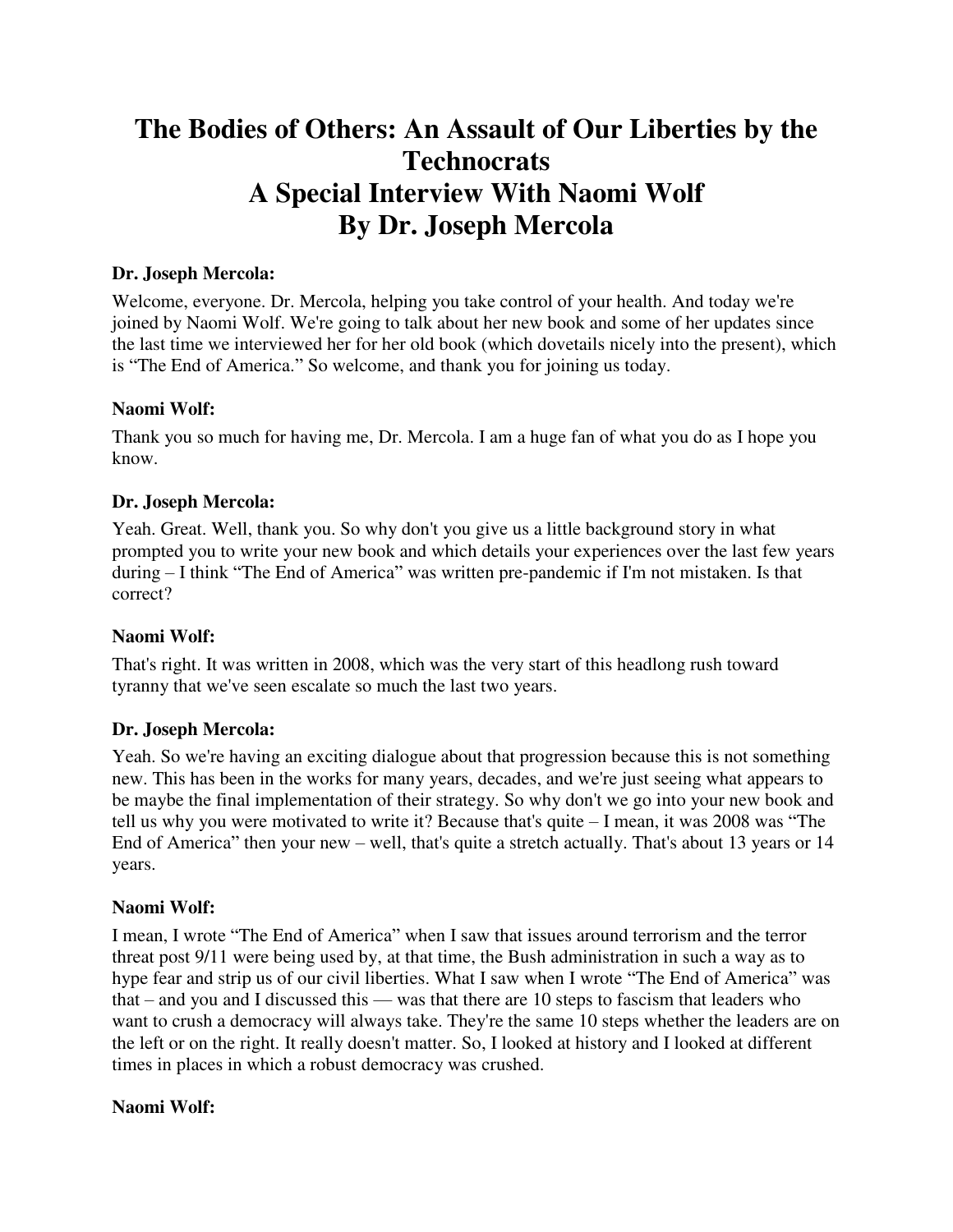I saw that you start with invoking a terrifying internal and external threat. It can be a real threat, but it's hyped. You go on to surveil citizens. You create militia groups unaccountable to the rule of law. You create a Gulag. You start to demonize whistleblowers and critics. You start to call dissent, treason or espionage or subversion. And then you get to step 10, which is martial law, declaring emergency law.

# **Naomi Wolf:**

Well, here we are at step 10. I realized by about June or July of 2020 when we were still under lockdown in New York state, I realized when my governor, Andrew Cuomo here in New York, my then governor, stated that we couldn't have more than six people in our homes, which is a massive violation of the Fourth Amendment and the First Amendment, right to assembly, the right to privacy.

# **Naomi Wolf:**

I realized that this had nothing to do with a public health emergency. And that what we were seeing was step 10. We were seeing a wholesale race to exploit what was messaged as a global pandemic in such a way as to strip us of our remaining liberties and to terraform America conceptually into being ready to accept a CCP-style (Chinese Communist Party) World Economic Forum (WEF) guided post-humane and post-constitutional world. And that's only escalated.

## **Naomi Wolf:**

So I walk the reader through the money flow. I show how bad actors ranging from the World Economic Forum, so much in the news right now to the Chinese Communist Party, to the Bill and Melinda Gates Foundation. And of course, to Big Tech companies massaged pandemic policy in various ways to suit their ends. I show how millions are flowing to Big Tech companies especially as a result of completely medically unnecessary pandemic policies. And finally, I explain it speaking as a tech CEO, which I am now, that what the tech companies especially are driven by is that human beings in human space, having human conversations with human smiles and touch are a competition that they cannot manage to compete with.

# **Naomi Wolf:**

So, a lot of the policies that were rolled out as related to a public health emergency really serve to kill off that human advantage and transfer assets to Big Tech companies.

# **Dr. Joseph Mercola:**

Okay. So, regarding your step 10 in "The End of America," the implementation of martial law, it seems like we're in a process right now which is actually taking that to a new level like step 10 A or B, which is the ratification of a World Health Organization treaty, which essentially gives them unbridled privileges of A, declaring an emergency and then B, having total authority to dictate what every country in the world should do.

# **Naomi Wolf:**

Exactly.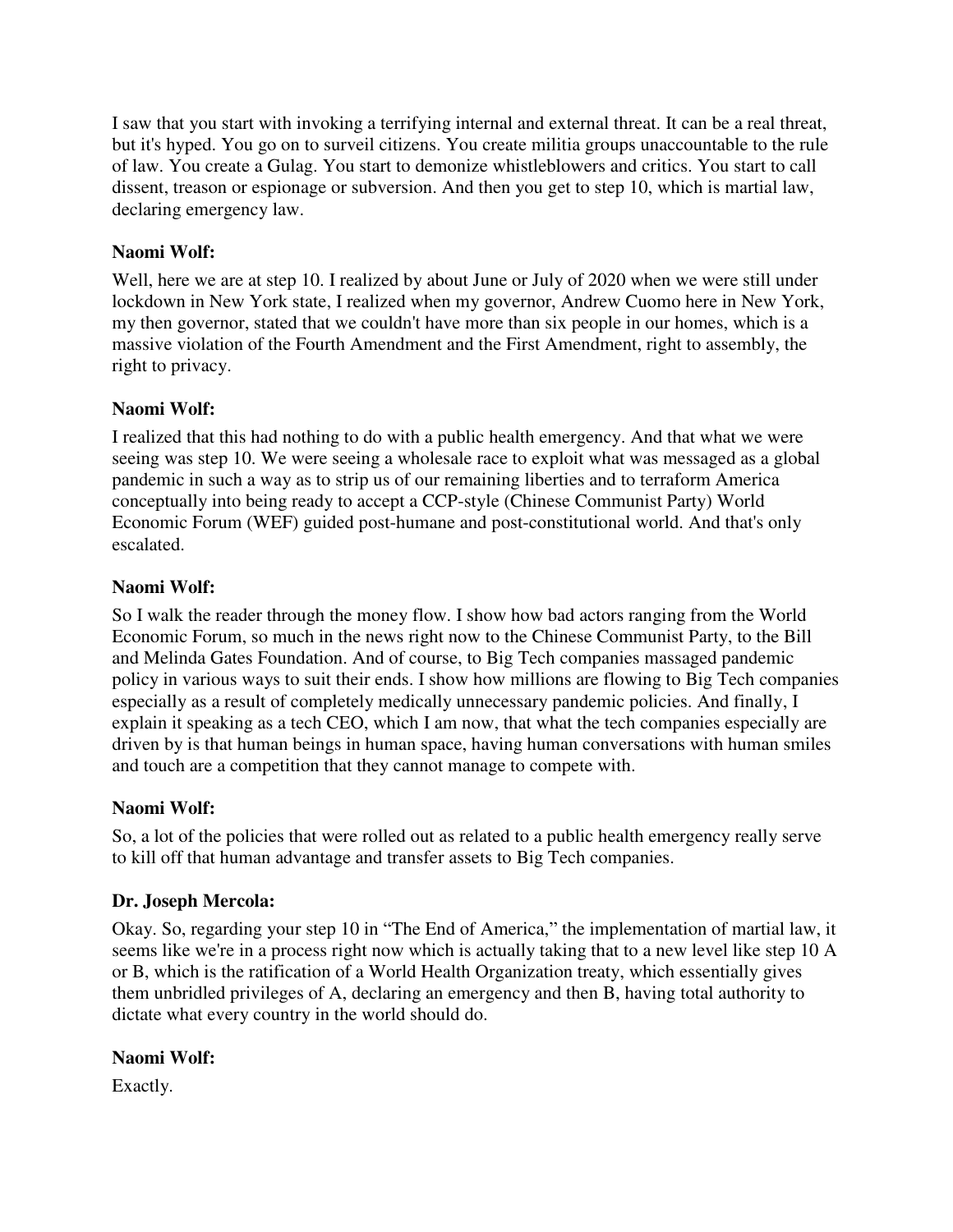## **Dr. Joseph Mercola:**

This is the most outrageous implementation and strategy, and it appears to be well on its way to being approved. So, I'm wondering if you can comment on that.

## **Naomi Wolf:**

Yeah. No, nothing is more timely and important, Dr. Mercola. Indeed, that's what's happening. And the fact that Americans have not been able to see this treaty easily to lobby their representatives, to show up at their congresspeople's and senators' offices, and to say, "Not in our name," that's just an example of why these metanational treaties are so extraordinarily dangerous. And this one in particular, the TPP, Trans-Pacific Partnership for instance, was a metanational treaty. A lot of people didn't like it, but it didn't so dramatically essentially dissolve the nation state.

## **Naomi Wolf:**

And this is happening. I wish people would wake up sooner honestly. I've been warning people for about six months that a war is being waged against us here in the United States. We are at war even though we think we're not. We don't see bullets flying. This is a new kind of war, and it's a war that the Chinese Communist Party has developed very skillfully, Stalinists developed it skillfully.

## **Naomi Wolf:**

We actually train people to do it to other countries at places like School of the Americas. It's never been done to us like this before, but look, Dr. Mercola, and I'll answer your immediate question about the WHO treaty, but look at the big picture please, everyone before I do. Our southern border is open. Thousands and thousands of people are pouring in.

## **Dr. Joseph Mercola:**

Hundreds of thousands.

# **Naomi Wolf:**

Hundreds of thousands. Exactly. Thank you. I'm in favor of legal immigration. I'm the daughter of immigrants. However, what's happening according to my sources is that fighting-age men from Ukraine and from Afghanistan are pouring in. Millions of dollars in state-of-the-art equipment, night vision goggles, military equipment, vanished in Afghanistan. We didn't recover it.

## **Naomi Wolf:**

Where is it? Who knows? But these are men who are going all over the country, places we don't know. They're not being identified. They're destinations are not identified. They could be being put in place. We were very vulnerable. And then at north of us, our historically peaceful neighbor, Canada, their World Economic Forum puppet, Justin Trudeau, declared martial law for about 24 hours when the truckers were protesting in Ontario.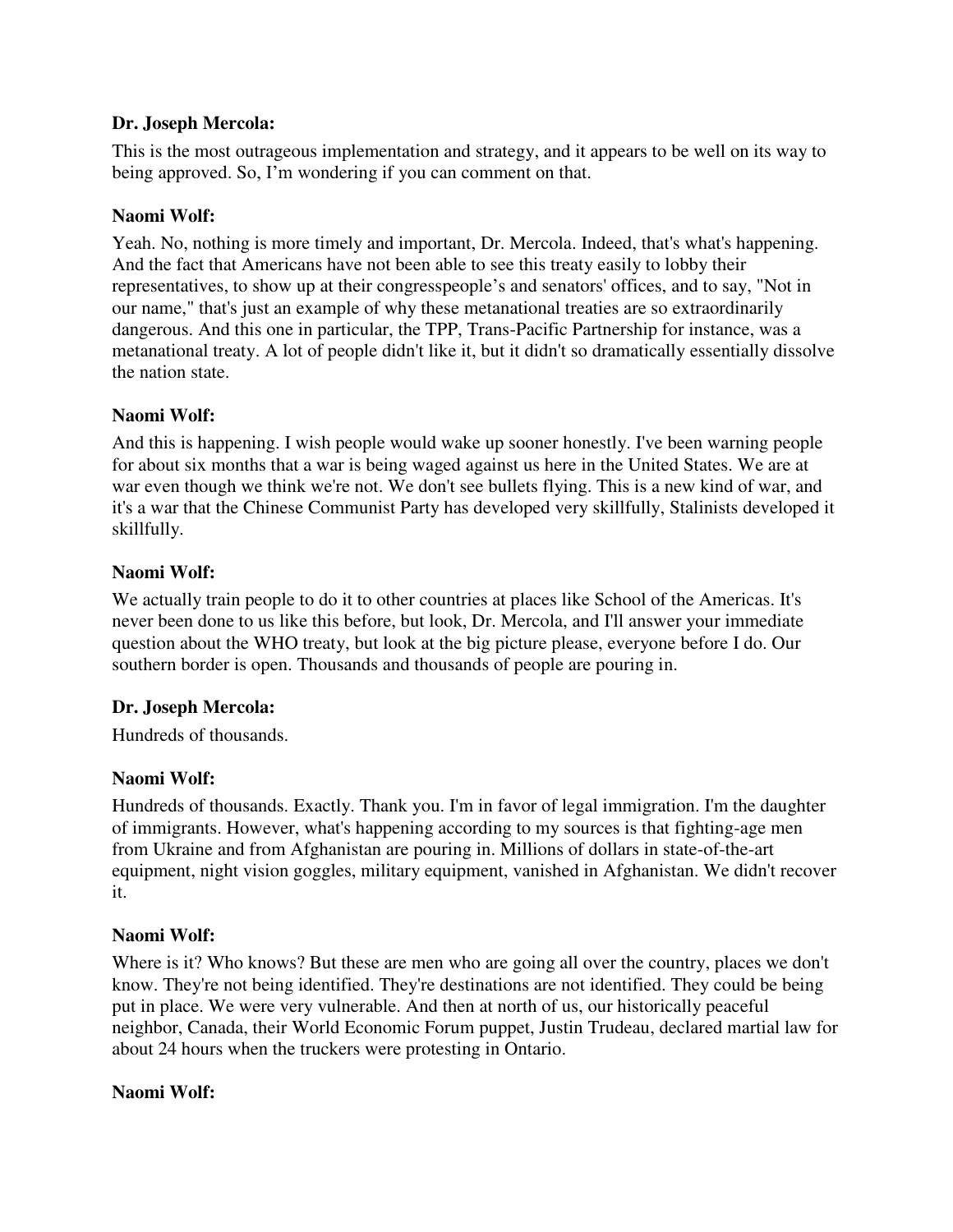What you saw there was unidentified, very mercenary-looking – were they police? Were they soldiers? Very hard to tell because they weren't identified, which is characteristic of an unaccountable mercenary. And they were very violent toward peaceful, lawful Canadian protestors. You saw the same black-clad, unidentifiable, super fit-looking mercenaries. And the reason I say super fit is that if you look at your local cops, they don't look like highly trained global mercenaries. So dramatic physical difference. They don't look like special ops guys, right?

# **Naomi Wolf:**

Same thing in France. When there were protests against the green pass, dramatic violence, shocking scenes by these unidentifiable mercenaries. Well, and then if you look at the emergency, I mean, all the pieces are so obvious. President Biden extended emergency law in April. It was the eighth time he extended it. This time he didn't even bother to say it was due to a public health emergency. He said it was due to instability in Iraq.

# **Naomi Wolf:**

But what that did was it allowed him to flow millions of dollars unaccountably to Health and Human Services (HHS). So he's basically weaponizing Health and Human Services all the way down to boards of health, which have been weaponized during the pandemic. And so we are at step 10. This is step 10. Nothing legally prevents right now here in New York state, the governor from doing what she's trying to do, which is create quarantine facilities and have a regulation to drag people off to open-ended quarantine if they're exposed to a bloodborne pathogen.

# **Naomi Wolf:**

We narrowly defeated a similar regulation proposal in Washington state. But with the World Health Organization treaty, they will have the right. Nothing will stop them from having mercenaries that I can't identify show up at the end of my driveway and say, "Naomi Wolf, you're a public health threat." And the reason they can do this also is that this messaging is focusing on mental health too.

# **Naomi Wolf:**

So if you fold mental health into public health, then you get a rationale to say, "Oh, dissent is a form of craziness." The way that it's framed in, for instance, communist China. So, we are dissolving sovereignty all over the world if the WHO treaty is signed. It's absolutely terrifying. We need to wake up and realize that this war is being waged against us. Our nation is literally – traders are dissolving the boundaries of our nation.

# **Dr. Joseph Mercola:**

Okay. So you mentioned that there's a war being waged against the United States. I suspect that the perpetrators of this war are the global cabal that embraces technocracy.

# **Naomi Wolf:**

There are several camps of perpetrators from my analysis. And I just want to credit you Dr. Mercola because you were way ahead of the curve in identifying how serious this was and the sources from which it would emanate. But I don't see them as no light between them. I see that they're loosely operating in concert. As I mentioned, certainly technocrats, Big Tech is an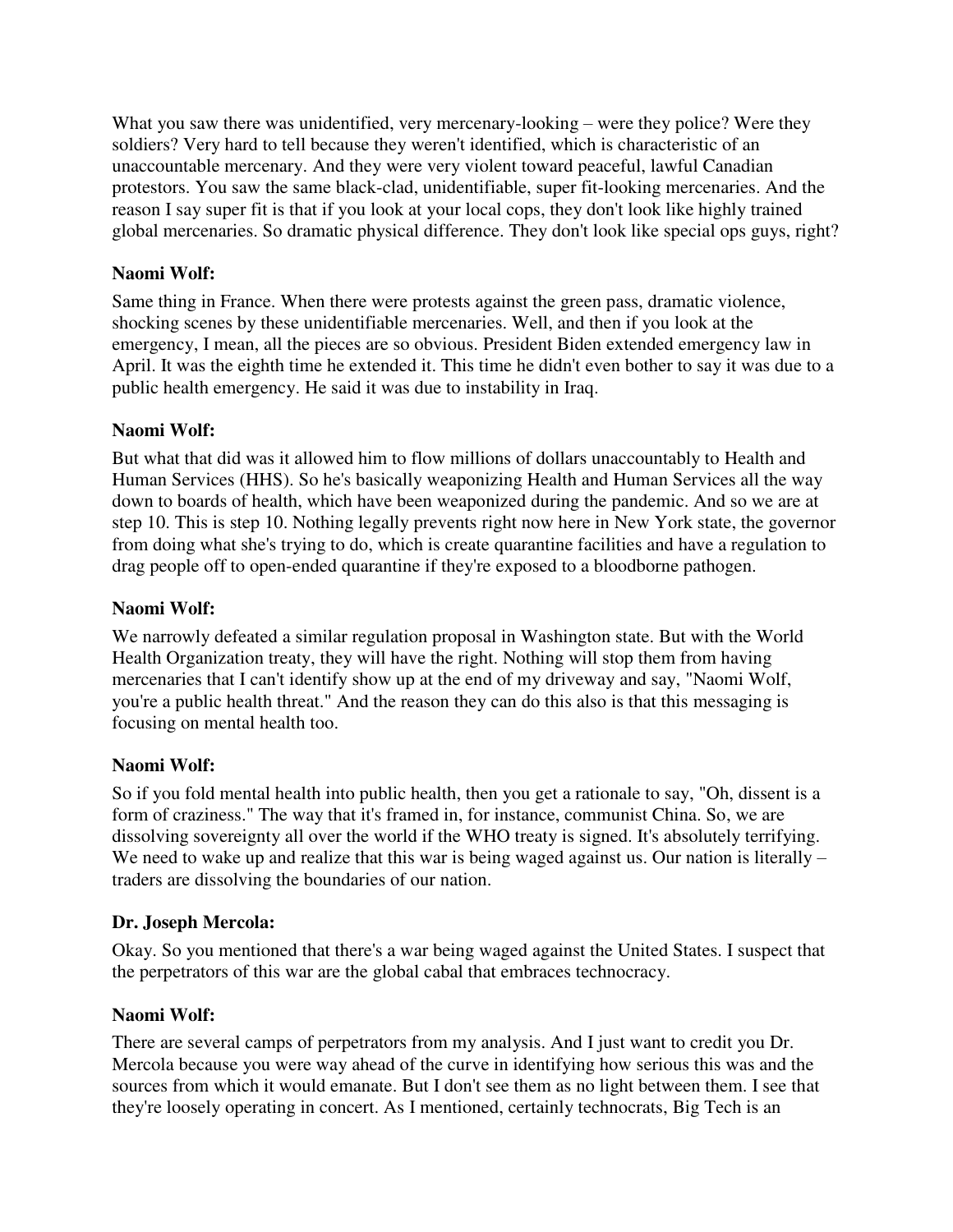alliance of technocrats. Certainly the World Economic Forum. Again, they're not in lockstep and using the CCP, kind of as a cat's paw.

# **Naomi Wolf:**

[Big] Pharma isn't even the main driver in my judgment as powerful and scary as it is. I think they're using Pharma as a weapon, basically as a global weapon. So, these entities, and the Bill and Melinda Gates Foundation and other bad nonprofits like EcoHealth Alliance, which is at the center of everything, and this is Peter Daszak's organization and other aligned bad nonprofits like the Committee for State and Territorial Epidemiologists.

# **Naomi Wolf:**

These third-party nonprofits allow government agencies like the CDC (Centers for Disease Control and Prevention) to offshore their criminality. For instance, the CDC contracted with these third parties to manage their data. And my book shows how there's been a consistent mismanagement or manipulation of data around the pandemic to the extent that one of my chapters is called, "The Unverifiable Pandemic."

# **Naomi Wolf:**

So all of these bad actors are loosely aligned. They're talking to each other. Amazon and Google and Microsoft benefit from the pandemic in ways that I show Google owns Baseline, which you have to sign in to get a CVS, PCR test. Microsoft builds the vaccine passports. Bill Gates is invested in the vaccines. I just did a bombshell interview with RFK Jr. in which he said all of the Big Tech companies are invested in vaccines.

## **Naomi Wolf:**

It's a pretty, fully fleshed out methodology that involves Big Tech, involves CCP, involves World Economic Forum, and now the WHO as a delivery method to create a One World matrix in which nation states are meaningless, parliaments and congresses are meaningless and all of us are surveilled or tracked and regularly injected or forced to take whatever pill or treatment or intervention they want us to take in such a way as to make freedom a thing of the past. And also in such a way as to harvest all of our data continually, which is gold for tech companies.

## **Dr. Joseph Mercola:**

Yeah, and ultimately harvest us, really.

## **Naomi Wolf:**

And ultimately harvest us. Dr. Mercola, I hate to say this, but you're not wrong. I didn't want to believe this. But my husband, Brian O'Shea, is a highly trained investigator who spent 12 years in military intelligence and with special forces and then did competitive intelligence. And he warned me early on and has shown me the documentation, pardon me, that China wants to be by 2049, the repository of all the world's DNA. The DNA of everyone.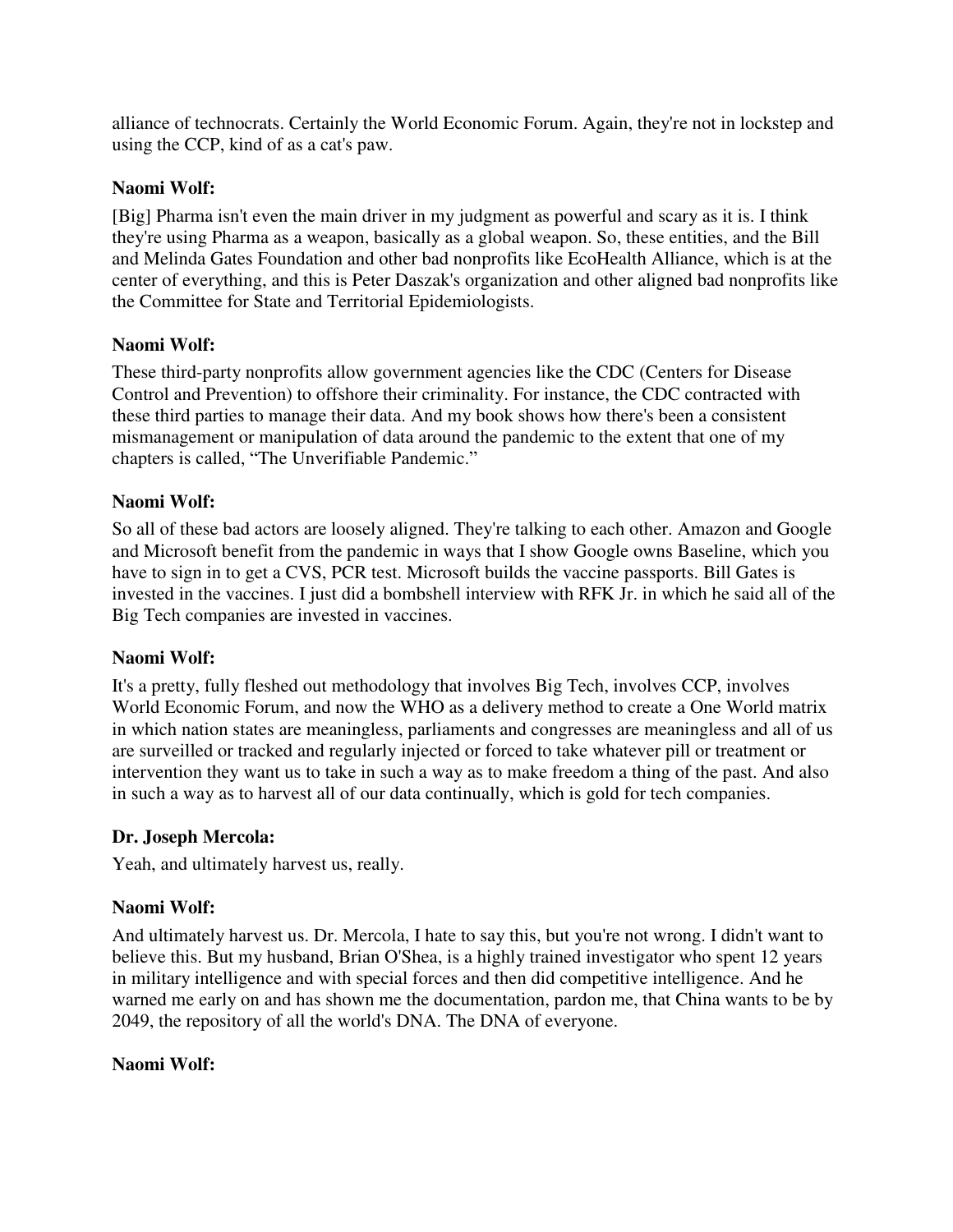And that's why questions like, "Where does the DNA go?" When you have a nasal swab. The last two nasal swabs I had, had Chinese lettering on them. I don't know where it goes. CVS didn't know where it goes. But in addition to all of our DNA, this seems too horrific to be believed. But I have seen the documentation provided by my husband, first-hand documentation. And I'm open to believing that these people are such monsters.

# **Naomi Wolf:**

There's a highly lucrative traffic in organs in China. And they harvest organs from Uyghurs, which you know. So all of these startups that are popping up everywhere to assess the health of your organs. These people have no respect for human life. I've just done reporting along with the DailyClout WarRoom researchers reading Pfizer papers, showing that there's disruptions in baby formula supply. The mRNA vaccine, we've proven poisons breast milk in certain critical ways. And these tech bros invested in something called BioMilk, which is a lab made breast milk substitute.

# **Naomi Wolf:**

I think these people will stop at nothing. I'm pro-choice, but there's aborted fetal cell lines in the mRNA vaccines that Catholics don't want to take. I mean, there new laws that have been passed that kind of allow a newborn to be euthanized within a month after birth. I'm a traditional liberal, I'm pro-choice, I'm not kind of ideologically rigid about science, but the people running this have no respect for human life and they've shown that in the way they run China.

## **Dr. Joseph Mercola:**

I'm sure you're familiar with Mattias Desmet's work, the professor of psychology out of University of Belgium. And he's responsible for the concept of mass formation or at least bringing it to public awareness primarily through Dr. Robert Malone, popularizing it on the 50 million view broadcast that he did with Joe Rogan on New Year's Eve. So, I had a recent interview with him. I suspect your interview might go up before his because we're aligning it with the publication of his new book, "The Psychology of Totalitarianism," I believe.

# **Dr. Joseph Mercola:**

It's his thesis that, essentially, dictatorships can last for centuries, if the dictators are benevolent. But totalitarian regimes and the best examples, of course, we have, are Nazi Germany and Russians with Stalin, tend to invariably self-destruct. So, the reason I state that as a premise, it is his contention that this process that we are rapidly approaching a global totalitarianism, no question. We've never had this before. We've only had in specific countries.

# **Dr. Joseph Mercola:**

So, if it self-destructs and it seems like this China plan that you referenced for control of DNA and the world population is almost irrelevant because the whole system is going to collapse before then. I tend to agree with this assessment. So, I'm wondering what – you're a really critical thinker in this area. You haven't lost those skills. You haven't been brainwashed by the propaganda, like essentially 90% of the United States population. So, I'm wondering what your thoughts are on this.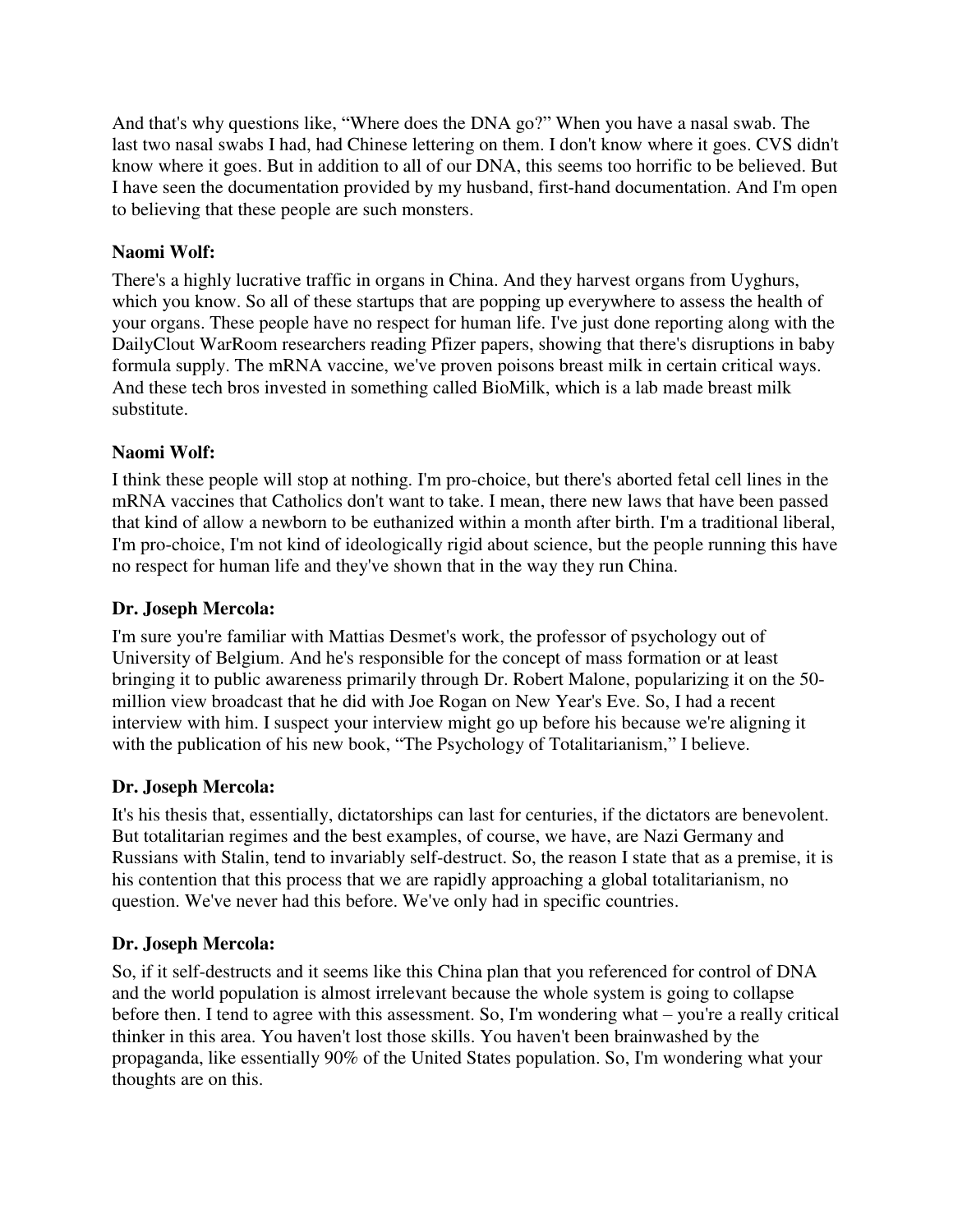So the question is, do I agree that totalitarian regimes inevitably self-destruct?

## **Dr. Joseph Mercola:**

Yes. And if they do then that really mitigates any – not mitigates, but dramatically lowers the impact of future projections, because things are going to change so radically.

## **Naomi Wolf:**

Oh my gosh. Well, first a shout out to our publisher, Chelsea Green, who I think-

## **Dr. Joseph Mercola:**

Yes, my publisher too.

## **Naomi Wolf:**

Yeah, exactly. That's why I said our publisher. They're always at the forefront of important work that is too controversial because it's true for mainstream publishers to handle. Or legacy publishers, I should say. So I haven't read it yet. I was just given it. But from what you're describing, I gently want to say, I don't agree in the sense that, sure the totalitarian regimes of the 20th century collapsed eventually. Did they? They collapsed after a world war and millions of deaths. And they collapsed-

## **Dr. Joseph Mercola:**

Or tens of millions. Tens of millions.

# **Naomi Wolf:**

Tens of millions. Thank you. And they collapsed in the case of Russia with mass famines and deaths in Gulags and suppression of liberty for decades and decades. And have they really collapsed? I mean, I see Klaus Schwab as a direct heir to Nazi eugenicists. And Bill and Melinda Gates are carrying on Nazi eugenicists approaches to the human race.

# **Naomi Wolf:**

The way the WEF is trying to manage human beings descends from Nazism. And as I've said elsewhere, and again, I'm the granddaughter of woman who lost nine brothers and sisters to Nazis. So, I don't say this lightly, and don't take this out of context, but Nazism was too good an idea for it to be killed off in 1945, meaning it was too effective. And we're seeing Nazi approaches to human life, right? The creation of a two-tier society, vaccinated/unvaccinated, life unworthy of life. I've got a section of my book looking at the history of restrictions and how always restrictions on assembly, restrictions on commerce, life with Jim Crow laws, or with restrictions on where Native Americans could travel to, how they could trade, those always, or Jews in Vichy France.

# **Naomi Wolf:**

Those always proceed theft of assets. So that's what's happening now to the whole world with lockdowns. All of humanity was restricted in advance of a massive theft of their assets. And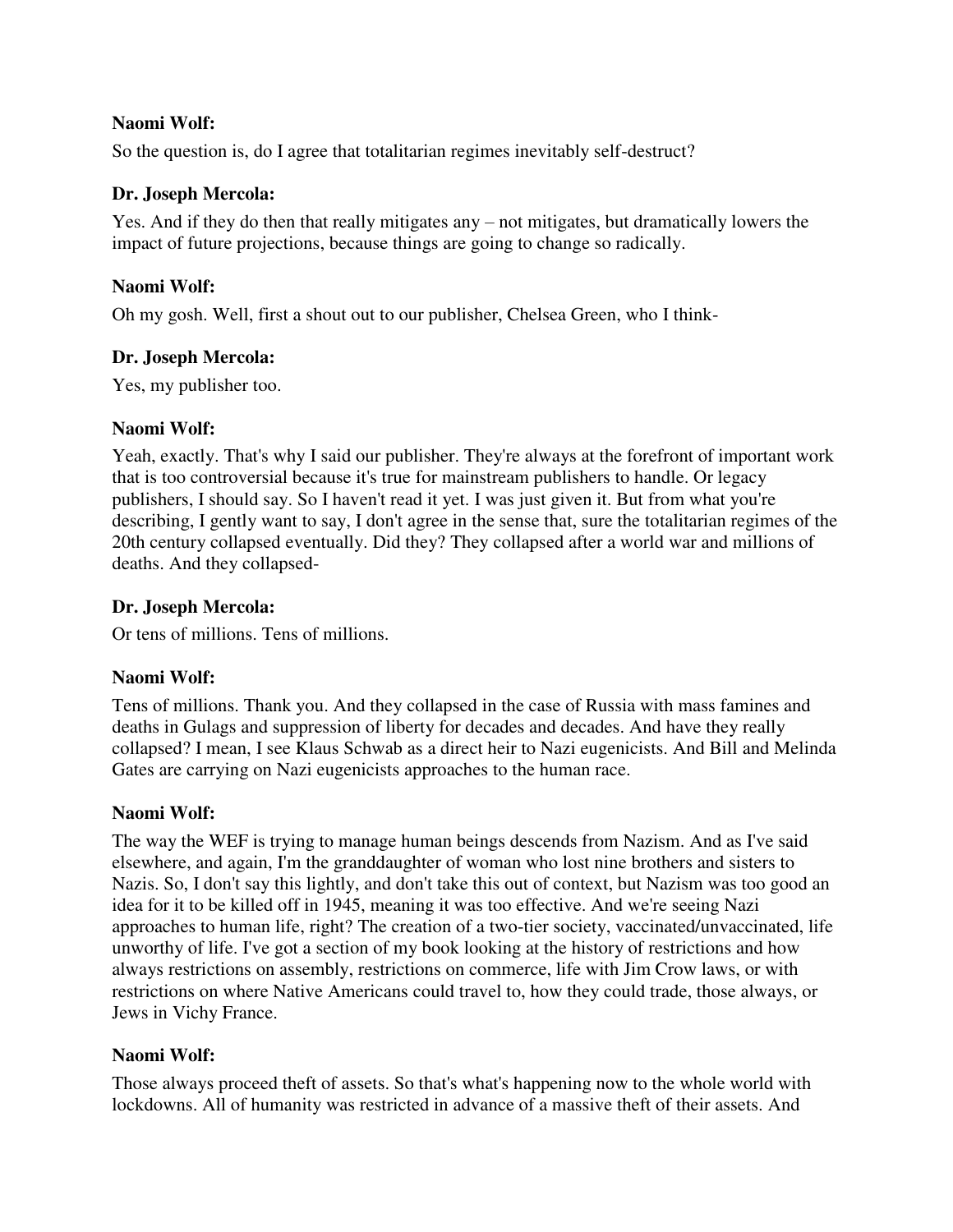that's going to continue unless we resist it. But no, I don't agree that totalitarian regimes – well, first of all, in the 20th century, they collapsed after massive death, starvation, and upheaval and suffering.

## **Naomi Wolf:**

But second of all, Holy Roman Empire lasted for 800 years, I believe and it was pretty totalitarian. The Roman Empire, they crucified people. It was pretty totalitarian. Living in Palestine in Jesus' time, under the occupation of the Romans, that lasted for centuries and centuries. So, sure, if we've got 500 years or 800 years into the future, maybe the global totalitarianism that's being erected right now will have collapsed, but I don't think we should relax because-

## **Dr. Joseph Mercola:**

No, this is not a call to relax. It's just sort of attempting to project or estimate what's the most likely scenario.

## **Naomi Wolf:**

I mean, look, another-

## **Dr. Joseph Mercola:**

I haven't seen anyone who's projecting good times ahead. We're in a lull right now. They've relaxed the mandates and such. It seems to be more at least freer, but this is the eye of the hurricane. It's going to get much worse.

## **Naomi Wolf:**

And I totally agree with you. May I say one thing about  $[{\rm crosstalk 00:22:52}]$  the argument? And again, I feel ashamed because I haven't read it yet.

## **Dr. Joseph Mercola:**

The book is not even published yet.

## **Naomi Wolf:**

Right. But there is another distinguishing factor that we have to take into account with this erection of totalitarianism, globally, compared with those in the past. And that's the role of artificial intelligence-

## **Dr. Joseph Mercola:**

Yeah.

## **Naomi Wolf:**

-which you address. AI now has the capability, which I think we saw in the messaging around the COVID pandemic to tell the same story at the same time around the world at a scale that no human propagandists could ever match.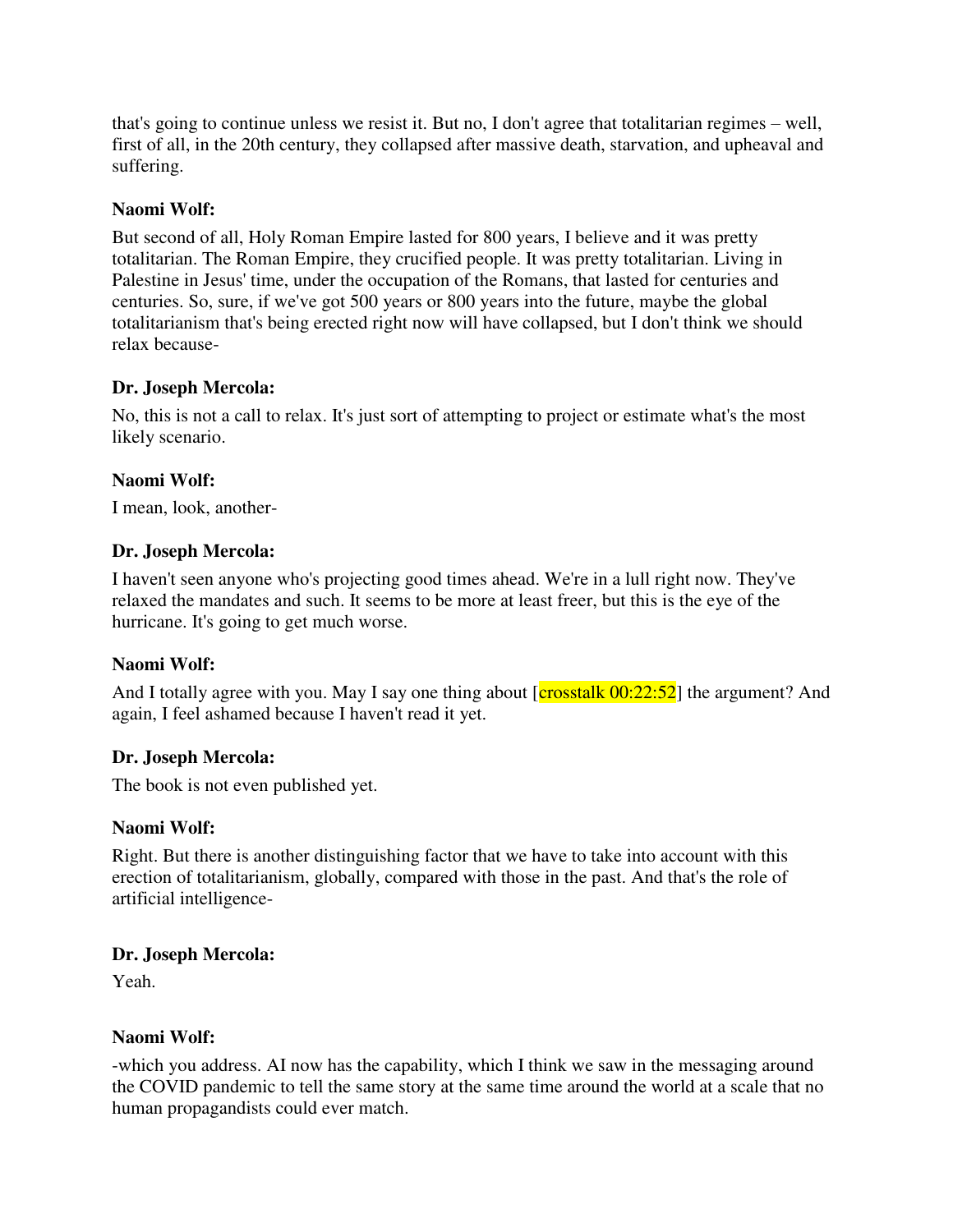AI is like a cat's cradle so that it can take inputs from India about how people are receiving a propaganda message and adjust it. Or it can take inputs from people's behavior in real time or the reactions on social media and adjust it. So there's a meta – and people haven't even been informed about the extent to which AI can even tweak existing journalism.

## **Naomi Wolf:**

So that for instance, every time you read the word Delta variant, you would see in front of it the words, "highly transmissible." And every time you saw the word myocarditis, you would see in front of it, "extremely rare." So that's AI and that's happening all over the world with all flows of communications or virtually all flows of communications.

So, people can be propagandized into Desmet's larger point about mental health, they could be hypnotized and lied to and an artificial reality could be created for them conceptually at a much more sophisticated level than human beings have ever accomplished, even with Goebbels, even with the greatest propagandist in history.

## **Dr. Joseph Mercola:**

No. We are in the midst of the greatest propaganda campaign in the history of the world. There's nothing that succeeded this. And I agree that AI is a big component and especially it's going to be even huger when we develop artificial journal intelligence, which should be well before 2049. But it's the whole broader scope of technology and its influence, which grows almost exponentially every year. And the capabilities as you're well aware of it being a CEO of a tech company. So, it's all of that.

## **Dr. Joseph Mercola:**

I attempted to dialogue with Desmet on this, and he's not really proficient in that area. So, we didn't really go too deep in that. But my concern is that with these tools, just as you mentioned, that their capabilities are dramatically, exponentially increased to penetrate compared to the last century. There's no comparison. It's just outrageously expanded. Which gives them the capability to rapidly introduce their attempts, I think, into the population. We're seeing it. I mean, it's just exploded.

## **Naomi Wolf:**

No, I totally agree with you. And a lot of people understandably... Technology, it's like the Catholic Church in the Middle Ages. No disrespect to Catholics. Tech companies and tech CEOs and tech writers have really tried to bamboozle people and make this discourse harder than it needs to be to keep people in the dark so that they can maintain their hegemony.

## **Naomi Wolf:**

And the same is true, I think for data. A big part of my book kind of explains how digital dashboards assemble health data to show that all these dashboards that this whole pandemic terror were based on really can't be verified because you can't see the raw datasets.

## **Dr. Joseph Mercola:**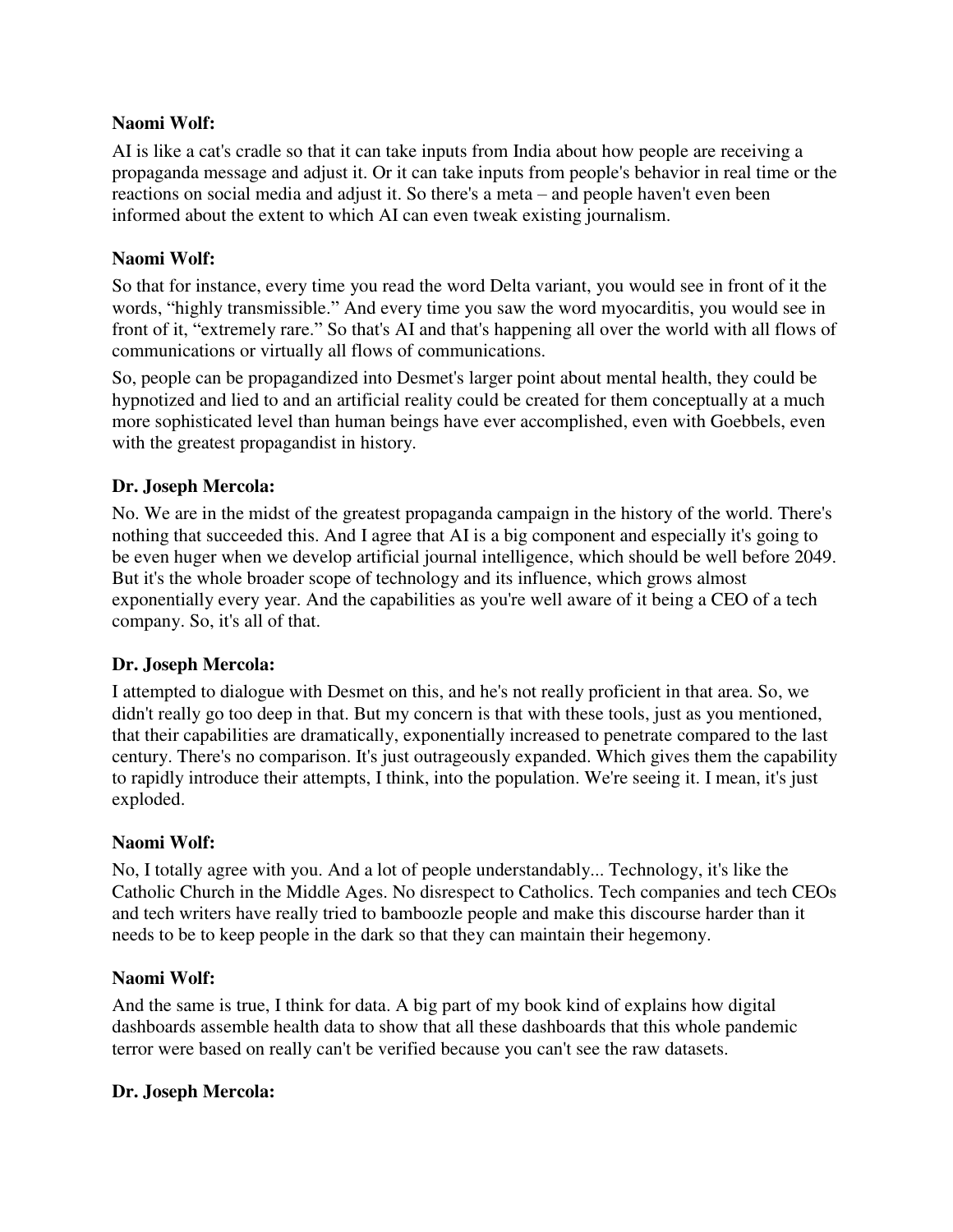They're essentially fraudulent, which you magnificently exposed.

## **Naomi Wolf:**

Well, we don't know because they won't let us see the datasets. Right? In a tech space, if you can't see the raw dataset, something's wrong right? Because that's how people in digital technology verify that a dashboard is representing what's really happening on the backend. So, they're probably fraudulent. And I go into detail about how even if it turns out they're not, and they probably are because we can't see the datasets, the way that the numbers have been miscommunicated or lied about to the press who took dictation without question, that's essentially a giant set of lives.

## **Naomi Wolf:**

So, for instance, these dashboards would always represent people, a giant number of all the people who had ever been infected ever, and this is like two years into the pandemic without revealing that that's a cumulative total. It includes people who had recovered, which is most everyone. So it's a nonsensical number and they also would do things like really sneaky, awful things like stop counting over a holiday weekend like Thanksgiving, and then restart again so that the datasets would've stacked up. So, it would show a spike.

## **Naomi Wolf:**

"Oh look, you hugged your grandma at Thanksgiving. Now, there's a spike in COVID and it's your fault. Your grandma is going to die." And that just wasn't real. There's also no reason to do it because the counting is automatic. The counting doesn't take human beings. There's no reason to stop it over a holiday weekend. It's not people are getting tired and have to go home. The machines do the counting.

## **Naomi Wolf:**

Other things that are super questionable and bad like in Oregon, they report a COVID case. They defined it as cough or a fever, presenting with cough or a fever. So, all of those coughs and fevers are feeding into the Oregon datasets. So, my poor mom who lives in Oregon is like, "Oh my God, I can't go out." I'm like, "Mom, let's look at the numbers." And then it would turn out that like in her county, eight people presented with cough or fever and now there's 10 people.

## **Naomi Wolf:**

And the local newspaper is reporting it as a 20% spike in COVID cases. Right? All kinds of nonsense. But where I was going with that is that people have to become literate about data and it's not that hard. They have to become literate about digital technology and it's not that hard. But I also call for, and this sounds counterintuitive, we've been messaged, Dr. Mercola for the last 15 years that everything we do as humans in the analog world without high tech is less good than what tech can do.

## **Naomi Wolf:**

But in many ways, and this is so clear right now at this critical moment in history, what I call the "analog humane world" has revolutionary capacities that technology can't compete with. And we need to, paradoxically, in this time of crisis, I call on people to reclaim our analog humane world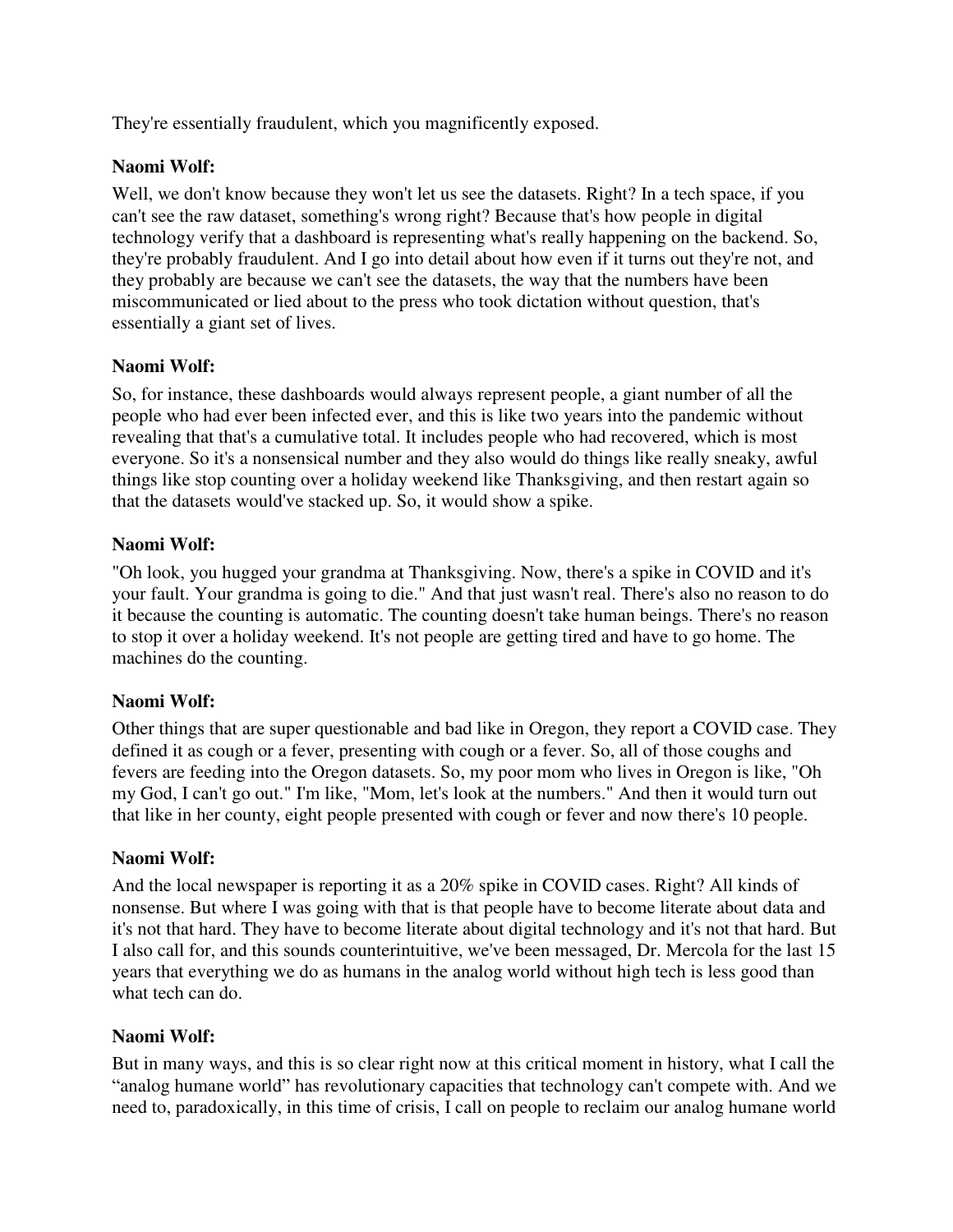and objects. And what are those? In-person assemblies, you can't hack them. You can't surveil them. A group of people in a living room talking to one another is really hard to hack or infiltrate.

# **Dr. Joseph Mercola:**

Well, you could, if anyone has their cellphone.

## **Naomi Wolf:**

Well, exactly.

## **Dr. Joseph Mercola:**

It's totally monitored.

## **Naomi Wolf:**

Totally. You're absolutely right. And there are bags that activists, I know, carry with them to put their cell phones in. So, we're in Russia in 1982 again. But other things like books, physical books, physical libraries, physical bookstores, houses of worship, in-person schools, coins, metal coins, paper money. You can't track them. Combustion engine cars as opposed to electric cars or driverless cars. They can't be tracked as easily.

## **Naomi Wolf:**

We're really going to have – and I kind of tell people like get off of digital technology and have a humane reality for most of your information because literally most of the narratives around what COVID was doing were communicated to us by digital technology, by Google, by Facebook, by Twitter, who are de-platforming people like you and me and putting the alarm signals everywhere if you go here or go there, how clean is it?

## **Naomi Wolf:**

But if you just count on your own lived experience, the bodies were not stacking up. I'm not saying it was a trivial public health problem. But if we had lived through 1920 to 1922, relying on human life experience, the stories our neighbors were telling us what we were hearing from our friends, we would've lived through a time in which there was a bad respiratory disease around, but not in which all human activity had to come to a close.

## **Dr. Joseph Mercola:**

Yes, indeed. So, I like the direction you were taking this conversation with respect to some of the strategies that people can implement because it's wonderful to have an understanding, a historical perspective on what's just happened so that you can predict the future, at least reliably predict the likely outcomes. In fact, our mutual publisher, Chelsea Green, let's see, the president or owner, Margo Baldwin, she has encouraged our team to write a book on this topic. So I'm exploring that.

# **Dr. Joseph Mercola:**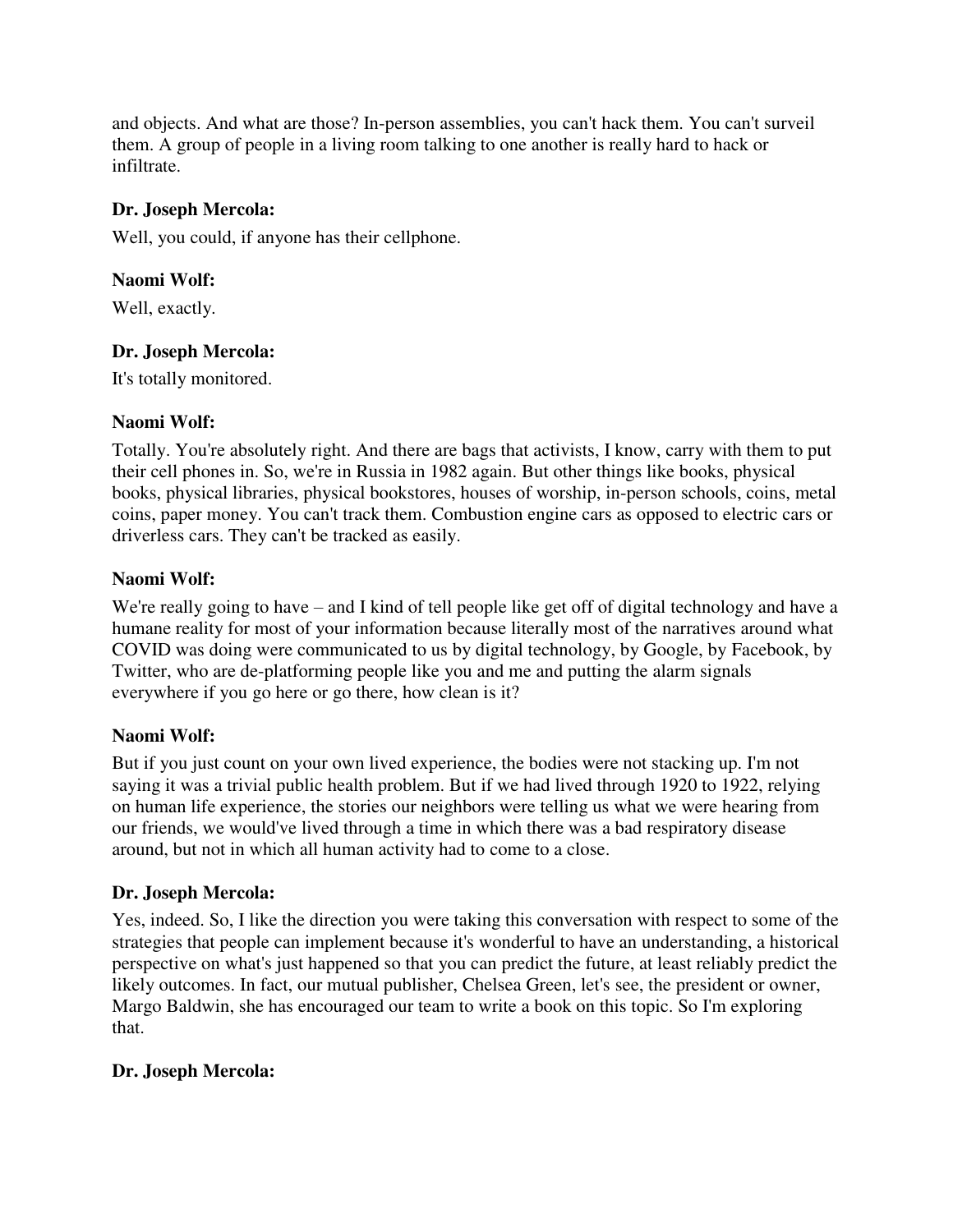So I'd be very curious with the knowledge you've accumulated. You've come up with some ideas of what's going to happen and I'm wondering if you could outline some of your best recommendations on what people should do to prepare for this. I mean, there's virtually no one that I have connected with who's knowledgeable in this area has disagreed with the fact that it's going to get worse. We're in complete agreement, almost universally on that.

# **Dr. Joseph Mercola:**

So, what do we do to prepare? That's the question on the table because there's going to be a limited time. We don't know when it's going to get worse. I mean, it could be next week. It could be next month. It could be two or three years. I don't know, but I think it's going to be sooner rather than later.

# **Naomi Wolf:**

Well, I do agree with you, Dr. Mercola. Here's my sense of the immediate timeline and I've been unfortunately right with every projection since I started making them, since this pandemic began. So, I just want to tell you a timeline that I want to give you suggestions.

# **Dr. Joseph Mercola:**

Perfect.

# **Naomi Wolf:**

The timeline is not good. November is going to be a very dangerous month in America. I mean, these people will stop at nothing and I'm literally afraid of, like, a nuclear attack.

# **Dr. Joseph Mercola:**

Definitely on the table. Definitely on the table.

# **Naomi Wolf:**

Exactly. I'm afraid that the war in Ukraine will be the proxy or the rationale for an attack on the homeland. And it'll be blamed on Russia, but it could be like with these transnational entities, it could be anyone.

# **Dr. Joseph Mercola:**

And it could even be a false flag. They could do it to ourselves.

# **Naomi Wolf:**

Well, quite. I want to tease out a little bit what you just said about a false flag. I think we're even beyond a false flag right now in America because I thoroughly believe that our White House is captured by China that we have a puppet and that – Hunter Biden's laptop. I voted for the Biden administration, which is embarrassing given that they're committing treason, but they can't resist what China and the World Economic Forum want them to do.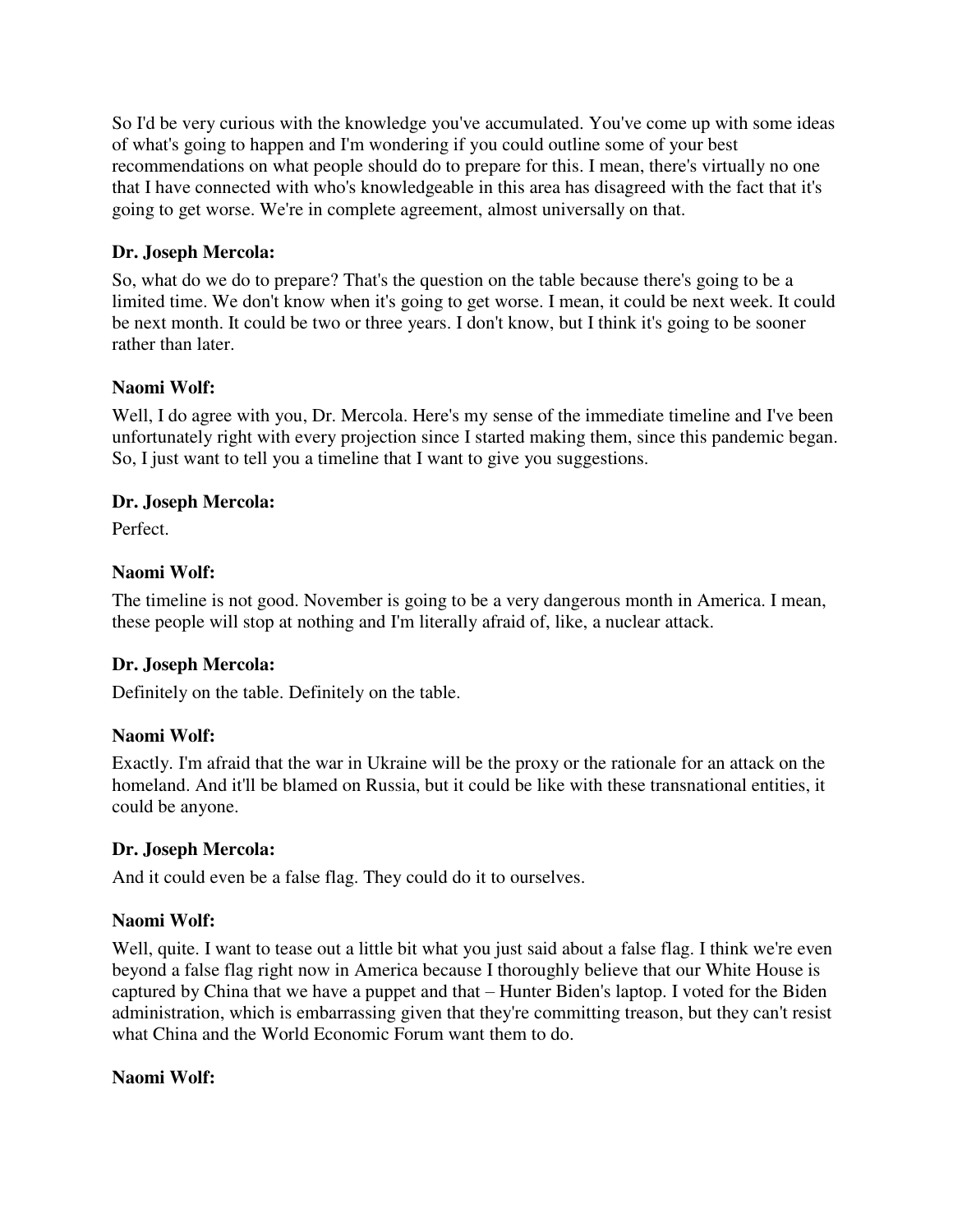So that's why I've been saying if you look at the harms in the Pfizer documents that my team has revealed, this is an attack. It's a biological attack. The disruption of our food supplies. I mentioned this earlier, it's an attack. So, we are under occupation now. It's not going to happen in the future. We have to notice that we are already under occupation.

# **Naomi Wolf:**

I used to be a political consultant. Every single thing that the Biden administration has done in terms of messaging and symbolism has served to lower the status of the United States internationally and to demean our symbols. I mean, even little things like checking his watch three times at a military funeral. That's not an accident. Those things are highly scripted. And over and over again, you can see an external hand dialing down the prestige and authority of the United States.

# **Naomi Wolf:**

The withdrawal from Afghanistan, that did nothing but trash our standing, internationally. So, point is we have a captured White House and that's very dangerous because it means that the FDA (Food and Drug Administration) may or may not let poisonous food reach our shelves. The FDA turned a blind eye or colluded with unbelievable harms revealed in the Pfizer documents, which I love to go into another time on your show.

# **Naomi Wolf:**

So the FDA can't be trusted. The CDC can't be trusted. So basically, the timeline is you can expect more and more disorienting narratives of confusing public events, more and more, "It's monkeypox, it's smallpox, it's tuberculosis," to make you feel off-kilter and panicked right up until November.

# **Naomi Wolf:**

In November, I anticipate, I'm sorry to say this, a giant crisis, which will have the effect of, "It's not safe to leave your homes. Everything is radioactive, or it's not safe to leave your homes. There's smallpox everywhere. Or there's mass shooters on the loose. It's not safe to leave your homes." And this will drive voters to have to vote by mail instead of in-person.

# **Naomi Wolf:**

And the reason I say this is as a political consultant, there is no way that these people are acting like they're going to be midterms. They're just not. They're just acting like there's never going to be accountability. They're never going to be investigations. They're never going to be impeached there, so there will be no midterms. So, if I were to bet, I would bet that the midterms will be dramatically compromised if not taken off the table altogether or made cosmetic cursory.

# **Naomi Wolf:**

I would imagine that we're going to see more and more gangs. What happens right now is militias and you don't know who they are. So, we're going to see more and more gangs wreaking havoc in inner cities or wreaking havoc in business with businesses and they'll be called something or other. They'll be called Antifa or they'll be called Proud Boys, but really their job – we don't know who they are and their job will be to terrorize everyone.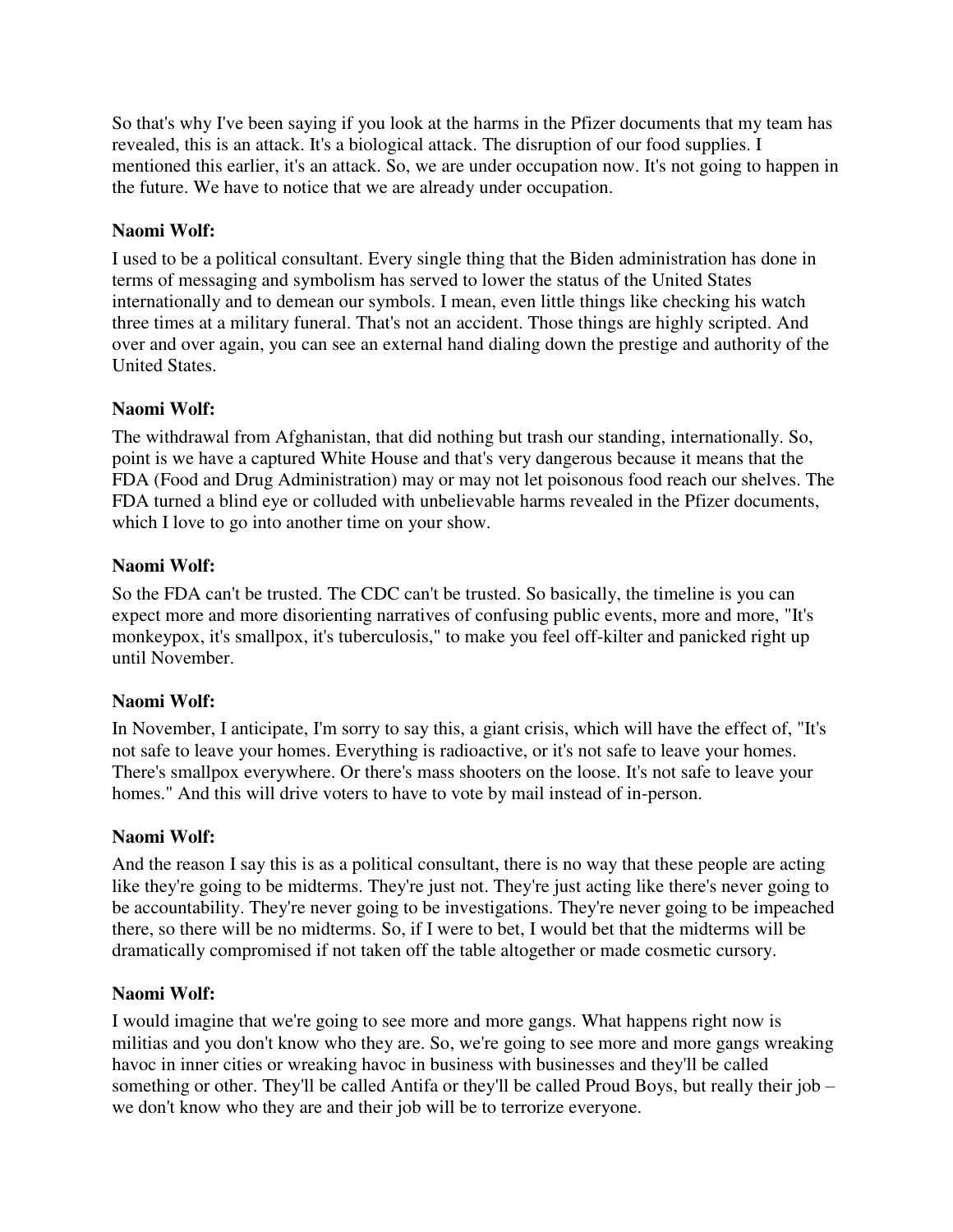I think LA is well along with this and to create the complete loosening of social bonds and the civil contract and lead people to really wealthy people in a lot of Latin American countries with horrible gang violence, scared to leave their homes, hiring private security and so on. The defunding of the police is directly contributing to this. It's part of this process, and it's worked.

## **Naomi Wolf:**

There are so many cities that are uninhabitable now in effect with no civil life because of the defunding of police. So that's going to escalate. We'll kind of be in a world which is a lot like Sierra Leone after this civil war where you're not at war, but you're not safe. And then you have to pay for protection or the cops don't answer calls, or you're at the mercy of gangs.

## **Naomi Wolf:**

After that, or along with that, there'll continue to be disruptions in the food supply, certainly disruptions in the energy grid and probably cyberattacks. So, there's going to be parts of the country that are going to be in darkness or unable to communicate intermittently and that will add to our fear. So, all of this is going to play out and it's going to play out around the world and they're not going to stop.

## **Dr. Joseph Mercola:**

This playing out is this year?

## **Naomi Wolf:**

I certainly see it ramping up this year, but see, these guys are so clever and AI is part of this. It's going to ramp up, not like you wake up one morning and, "Oh my God, the world has changed." But day after day after day, worse and worse. As it has been. If you told me a year ago, or if I told you that we'd be sitting here talking about the dissolution of sovereignty in America and no baby food. America? We'd think, "Oh, that's not possible."

## **Naomi Wolf:**

A lot of it will play out this year, but not dramatically enough to elicit an effective counterreaction. And that's their goal. Having said that, there are many things that you can do. And so, there's just going to be a degradation around the world, around Eastern Europe of the right to assembly. Parliaments will be told it's not safe to convene or you won't be able to see what parliament is doing. You won't be able to see what Congress is doing.

## **Naomi Wolf:**

At this point, historically, I hate to say it, elected leaders get death threats. They get the message that it's not safe for them to legislate the way they want to legislate. Historically, there's going to be a six-month period at some point in the near future in which opposition leaders, civil rights leaders, outspoken journalists and editors will be arrested and taken somewhere.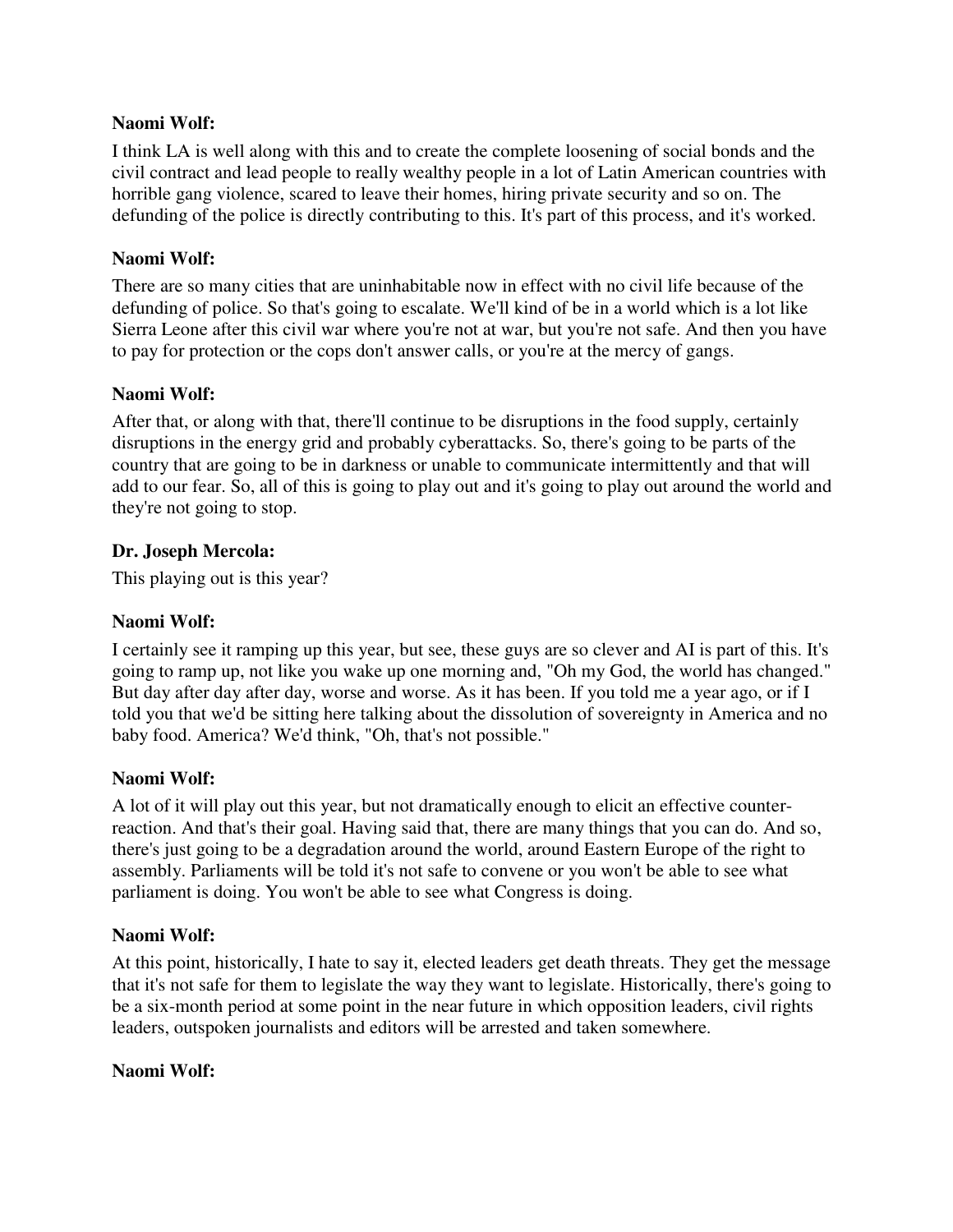Who knows where they went and either they'll appear again like Ai Weiwei or they won't. And that's the point. This happened in Germany in 1933, and that's the point at which civil society just shuts down even without a coup because everyone's afraid. So, I guess that's the way it'll go if we don't stop it. There are many, many things to do if we stop it.

# **Naomi Wolf:**

And by the way, at that point that there's this much kind of instability and then of course these mercenaries show up to reimpose order, but they're not our mercenaries, then formally, there's no more United States.

# **Dr. Joseph Mercola:**

What your projection of the probability of that happening?

# **Naomi Wolf:**

Well, again, this is like, we're in a time of radical testing of our free will, right?

# **Dr. Joseph Mercola:**

Yeah, absolutely.

# **Naomi Wolf:**

If we don't wake up, it's 95% that it's going to go this way.

# **Dr. Joseph Mercola:**

And along those lines, one of the other things I discussed with Desmet is that it's only 10% of the people who haven't been brainwashed. There's maybe 60% who are in this quasi period, but 30% are brainwashed. Only 10% of the people are awake.

# **Naomi Wolf:**

You're right.

# **Dr. Joseph Mercola:**

And that's a consistent estimation from a wide number of people who really know this field really well. So, it's 10%. And you agree with it. I mean, you're the expert and you agree with it. So, it's a small group of people who are going to be even able to take action.

# **Naomi Wolf:**

I mean, it is, but I think that the numbers are higher in the United States and that's due to a lot of hard work of a lot of people in the last year and a half, including you. So, I guess what I would say is that there's a robust grassroots resistance to this in the United States. And the Second Amendment is – I can't believe I'm saying this – but Second Amendment is the key to the U.S. having hope that other countries don't have.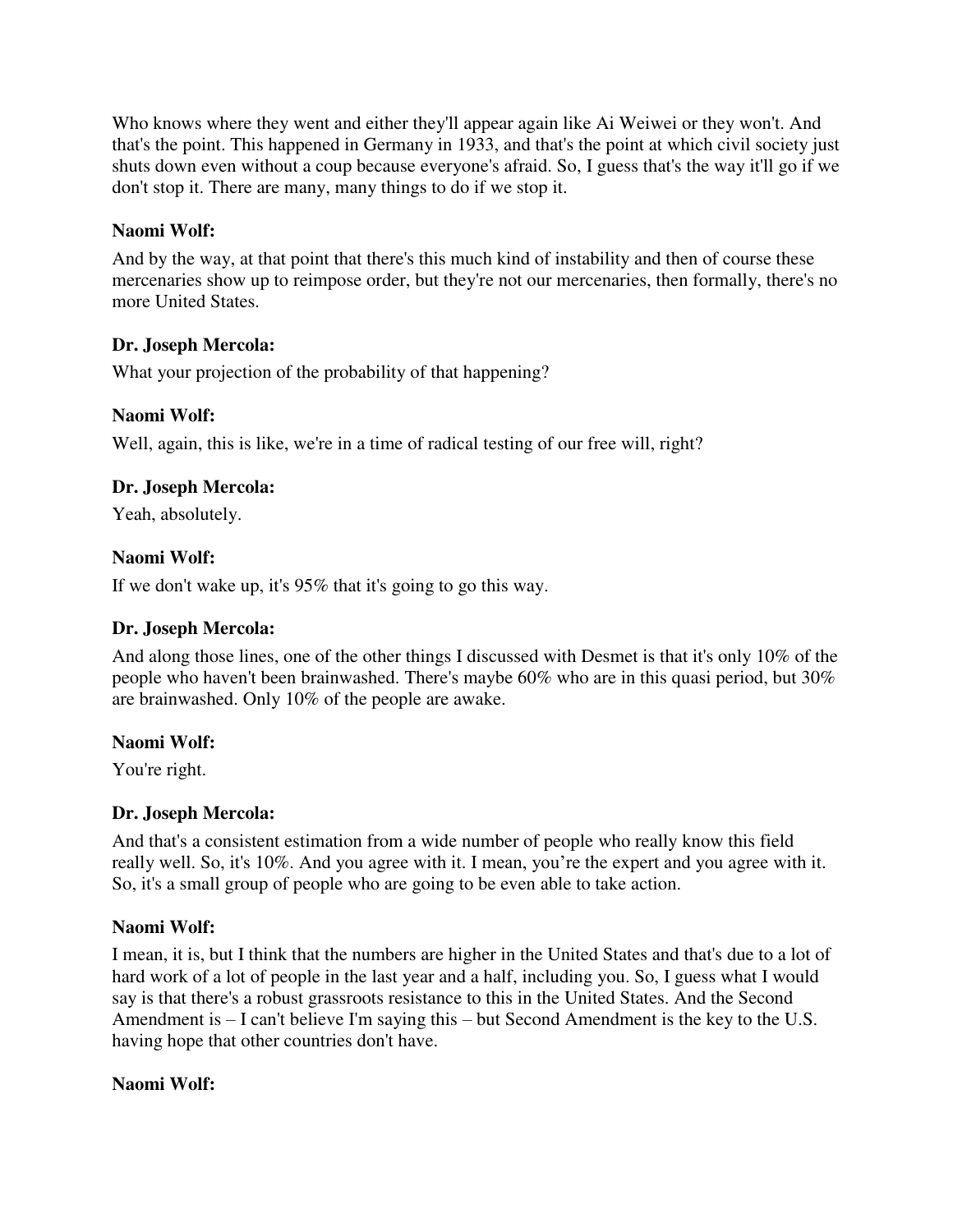So yes, I would say maybe 30% to 35%. There's a huge conservative and libertarian press here that hasn't been propagandized in the same way. It's weird, right? You'd think the liberal press would be about science and critical thinking, but they're wholly bought off as I point out in "The Bodies of Others."

# **Dr. Joseph Mercola:**

Their communication channels have been impaired. So, they're not on YouTube or Twitter, or Facebook. But they there's certainly many other platforms that they're available on.

# **Naomi Wolf:**

Absolutely. No question. Even though I agree with you that it's a minority who are awake as you put it, and I was just contacted by a member of the European parliament who wants to bring the Pfizer findings to the European parliament because she said, as you're saying, people really don't know they're going along with it. They have no idea.

## **Naomi Wolf:**

Well, first I want to say in America, there is a lot you can do. And even worldwide. This fight is going to only be successful locally and on a state level. So, the things you can do are – I'm learning marksmanship. I hate to say it, but this is where we're at. I'm a peaceful person. I hope no one takes this out of context, but you need to be able to defend your family. You need to be able to hunt. I mean, we are getting to that point, right? Even if you hate guns, now is the time to learn marksmanship and be comfortable with a weapon because you may need to kill for food.

## **Dr. Joseph Mercola:**

It's not just marksmanship. There's just whole courses that go along with gun safety, and how to use it, and carry it, and care for them. There's an educational curve on there and you really need to engage in that if you haven't never had any training in that area.

# **Naomi Wolf:**

Thank you so much. I appreciate that. I'm new to this. So I appreciate you adding that.

## **Dr. Joseph Mercola:**

Because I was well-prepped for Y2K.

## **Naomi Wolf:**

Wow.

# **Dr. Joseph Mercola:**

That's when I got my education, I actually attended several military training courses and how to shoot and prepare yourself.

# **Naomi Wolf:**

Yeah, Dr. Mercola, the things you were trained for with Y2K are probably the same things I'm going to be saying.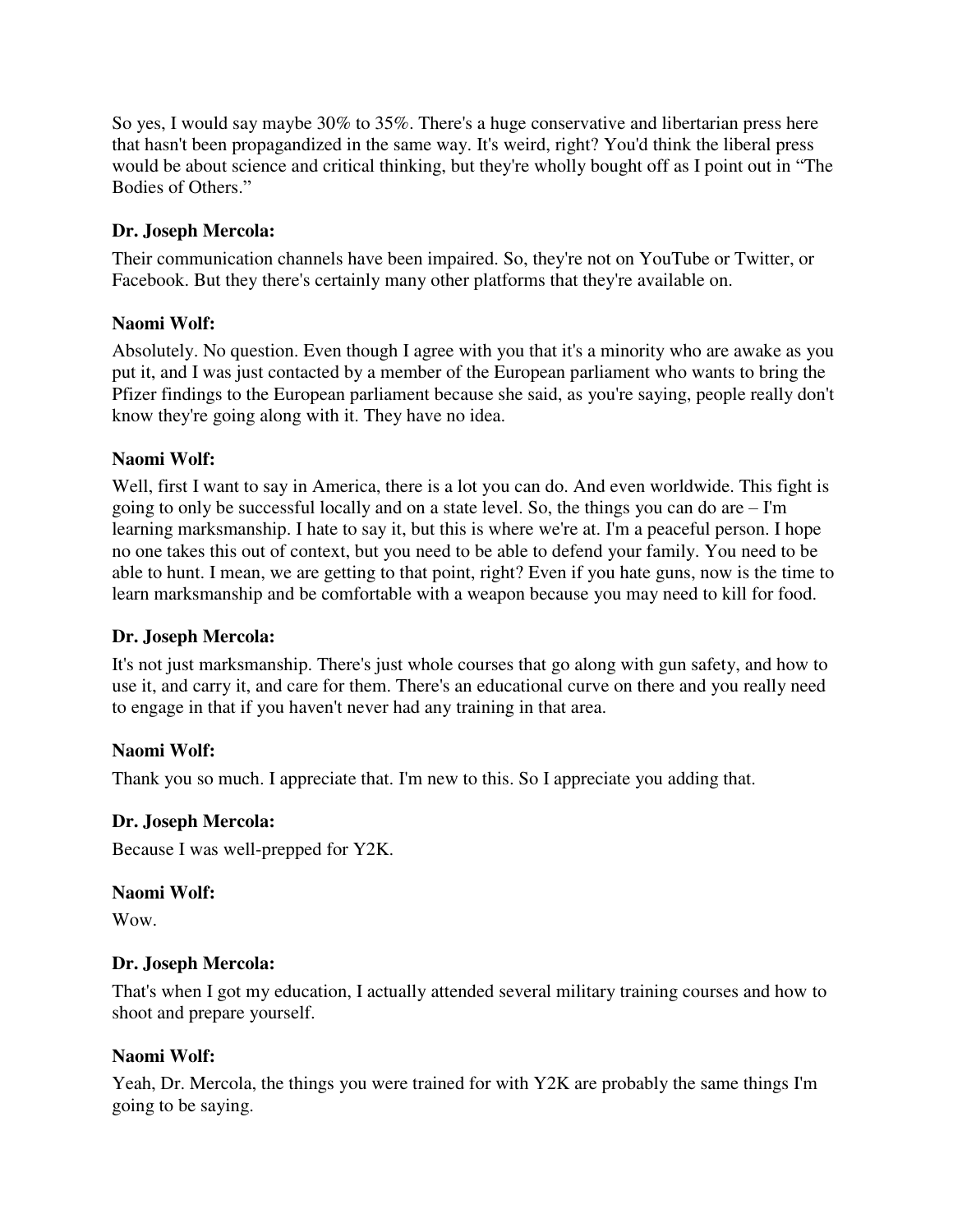## **Dr. Joseph Mercola:**

Identical, identical.

## **Naomi Wolf:**

Yeah. Know where your food is coming from. Make friends with farmers. Create, if you can, in the country, or join a CSA (community-supported agriculture) with your neighbors. Imagine that you wake up one day and there's no – well, you went through this with Y2K and there's no electricity and no digital communications. What will you do? Do you have a plan? I tell people to print out their bank statements and their asset statements because The Great Reset, you should expect that there'll be some giant blitz and it'll all vanish. "Oh, what do you mean you own this property? No, you don't."

## **Naomi Wolf:**

And then I would say at a state level we can fight this in the United States because Governor DeSantis said the World Economic Forum, they're not going to enforce it in Florida. The New Hampshire legislature passed a really good bill saying the federal government can pass. If they pass an unconstitutional law, they're not going to enforce it in New Hampshire.

## **Naomi Wolf:**

We have been very successful at DailyClout state by state, mobilizing people to lobby their state representatives. But they have to do it fast to pass laws and to show massive grassroots movement to not enforce the World Economic Forum diktats at the state level. And our founders were such geniuses because they set up our system so that states could do this.

## **Dr. Joseph Mercola:**

Yeah. The caveat around that, I just did an article. I think that Dr. Robert Malone wrote addressing DeSantis in Florida, the threat that the federal government is using is withholding federal tax benefits to the state. So, what he was saying is that encouraging the states to stand up, they've got to say no to the federal subsidies to retain their sovereignty.

## **Naomi Wolf:**

Right. And so, Dr. Mercola, you're identifying a really important core tenet of what has to be a new movement in America, can be a model for the rest of the world. What I foresee is that there's going to be a movement of institutions and spokespeople that are publicly forswearing CCP money and federal money if it's corrupted and World Economic Forum money, which is doubtless going to flow. And they'll be open to disclosing their books, disclosing their funders.

## **Naomi Wolf:**

And the goal now is to create a whole alternative civil society. And I've actually just bought a property to start an institute to do that, to invite all the people who are doing that. I hope to invite you as well to create uncorrupted science, uncorrupted journalism, uncorrupted medicine. And hopefully we can invite governors and heads of universities and so on to take the pledge and create uncorrupted American institutions that are answerable to the American people and kind of a new rebirth of anti-globalist corruption. And it's going to take that at the very least.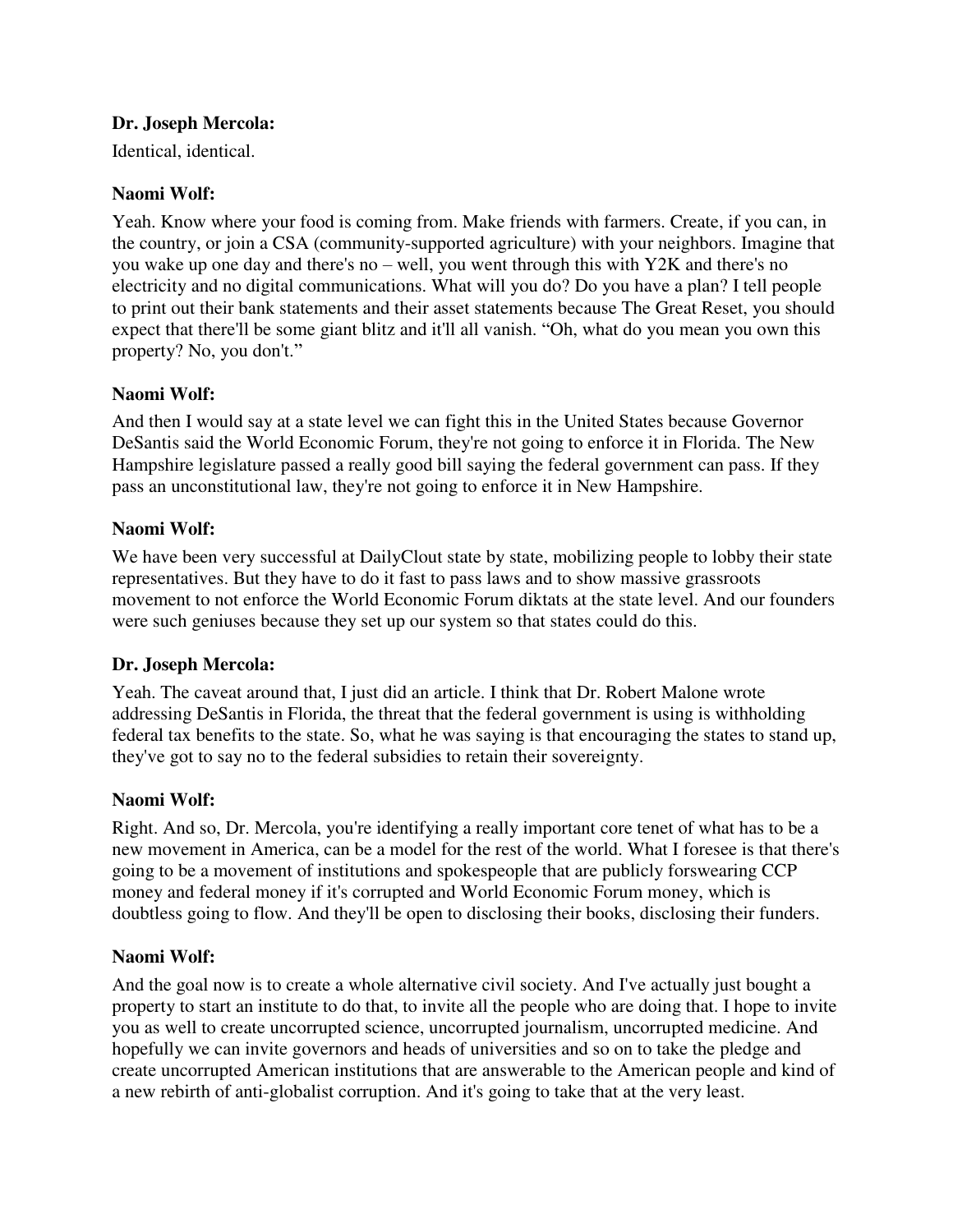## **Dr. Joseph Mercola:**

That's a noble goal. So, are there any other recommendations that you have with respect to preparing? Because I don't think you really addressed that in your book, the body, which I never named your book. I think it's "The Body of Others?"

## **Naomi Wolf:**

"The Bodies of Others."

## **Dr. Joseph Mercola:**

"The Bodies of Others: The New Authoritarians, COVID-19 and the War Against the Human."

## **Naomi Wolf:**

Yes.

# **Dr. Joseph Mercola:**

And that will be available in-

# **Naomi Wolf:**

On Tuesday.

## **Dr. Joseph Mercola:**

On Tuesday. Okay, good.

## **Naomi Wolf:**

Preorder it now.

## **Dr. Joseph Mercola:**

Yeah. But I don't think you really discussed what you just reviewed now, which is, I was curious to find out if you would, because to me that's one of the most important areas is what do we do? So, we know all this. What do we do? We don't have to be convinced. We've gone through years. We've done our training. What's the next step?

## **Naomi Wolf:**

Well, I do think that in the analysis I offer in "The Bodies of Others" by explaining what's behind so many directives. We readers do understand a lot about what to do. I mean, I agree that I've just added some detail, but I explain so thoroughly how fake the data are as you have and other people have – I think that people have read my book, like my mom. I think my book is a good antidote to "The Psychology of Totalitarianism."

## **Naomi Wolf:**

I think it's like with "The Beauty Myth," much smaller example, but "The Beauty Myth," deconstructed a mythology and people said, readers said, that they felt freed of this hypnosis after having read "The Beauty Myth." By the same token, I do believe, and I'm hearing that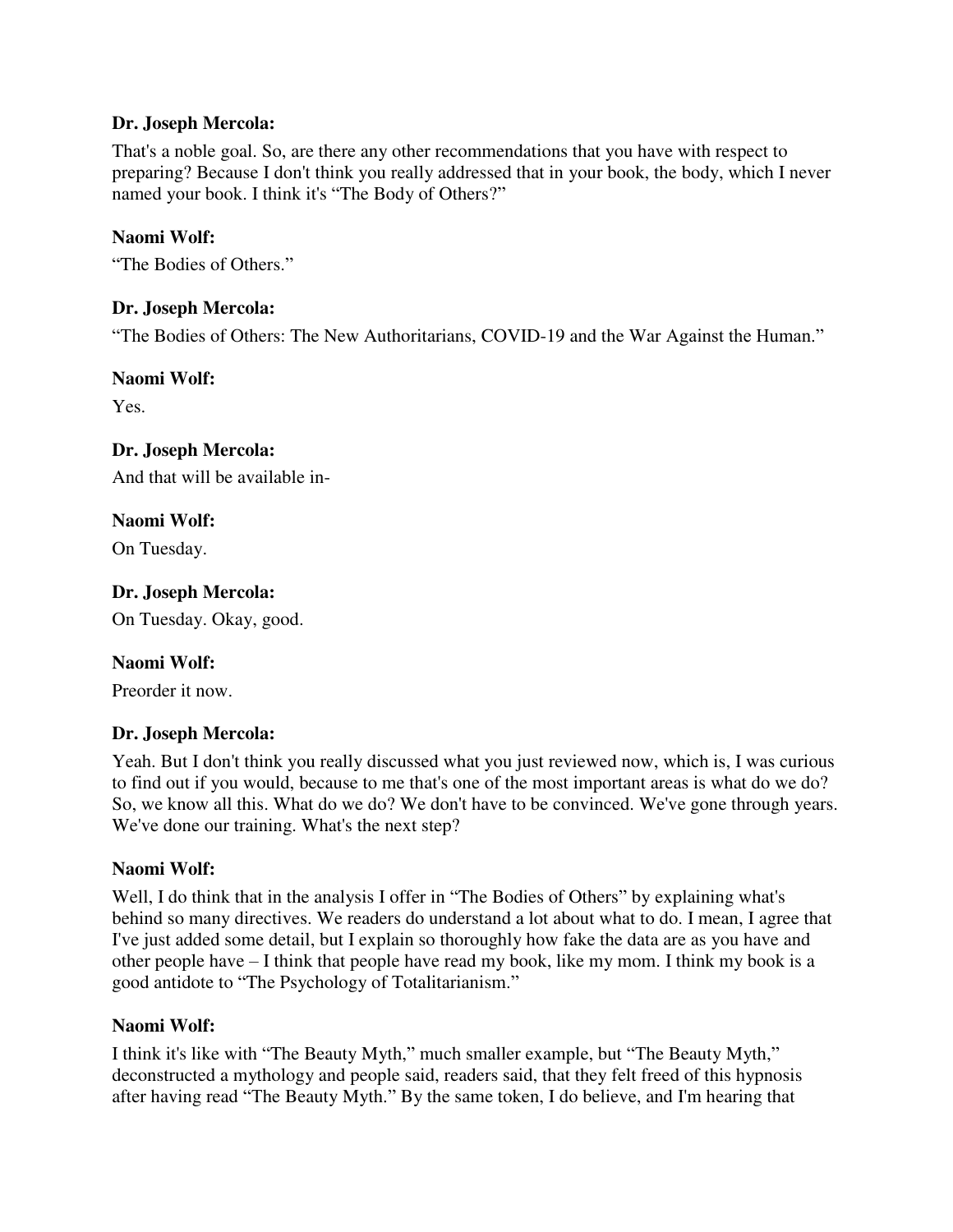people who are reading "The Bodies of Others" can kind of break apart this hypnosis that's been laid on them because they can use critical thinking to know when they're being lied to. I think that's fundamental to whatever we do together next to have that free will back again.

# **Naomi Wolf:**

I think that my call to re-embrace the analog world and identifying what that looks is fundamental. When you get a hundred people in a town hall talking to each other in person, solutions arise, that aren't prescriptive and that aren't top-down. But it's that technology of getting a hundred people together in a town hall that has to be re-embraced and re-defended before those solutions arise that are going to be appropriate for that local community.

# **Naomi Wolf:**

I also think that by showing people how the legislative process got corrupted and providing on my site DailyClout, the way to draft your own laws and pass your own laws, I am providing people with very concrete ways to protect their liberties and to know what to do in the future. So, I hear you, but I do think that there's a pretty clear blueprint in the book as well.

# **Dr. Joseph Mercola:**

It's also a matter of leading by example. I know you described your journey into having the courage to take some of the actions that you did by using others as role models and inspiring you to action. But then even by your actions, you actually are inspiring others. And I think of one area in the book where you implore people to recognize that you're going to have to abandon some long-cherished activities or traditions like you had to give up to  $-1$  think you moved to a more rural area in New York and then you found a new synagogue and because of your positions, they eventually told you to leave.

# **Naomi Wolf:**

They kicked me out.

# **Dr. Joseph Mercola:**

They kicked you out, which is interesting. So, you basically need to wake up and rethink things and take a look around and do the analysis because we're in a rapidly changing world.

# **Naomi Wolf:**

Indeed. And I feel remiss if I didn't add – Totally, yes, what you just said. I personally have had to give up my status as a media darling on the left, and my friends, and my networks on the left when I began to do real reporting on this pandemic and on the mRNA vaccines. We are in a time where people will have to decide, "What am I here for on this planet?" And just know that if you cling to lies and you cling to your professional status, your children will live as slaves and so will you.

# **Naomi Wolf:**

It's time to be brave because if we're a little bit brave now, we don't have to be horrifically brave in the near future. On a happier note, I do see that people are creating new alliances transcending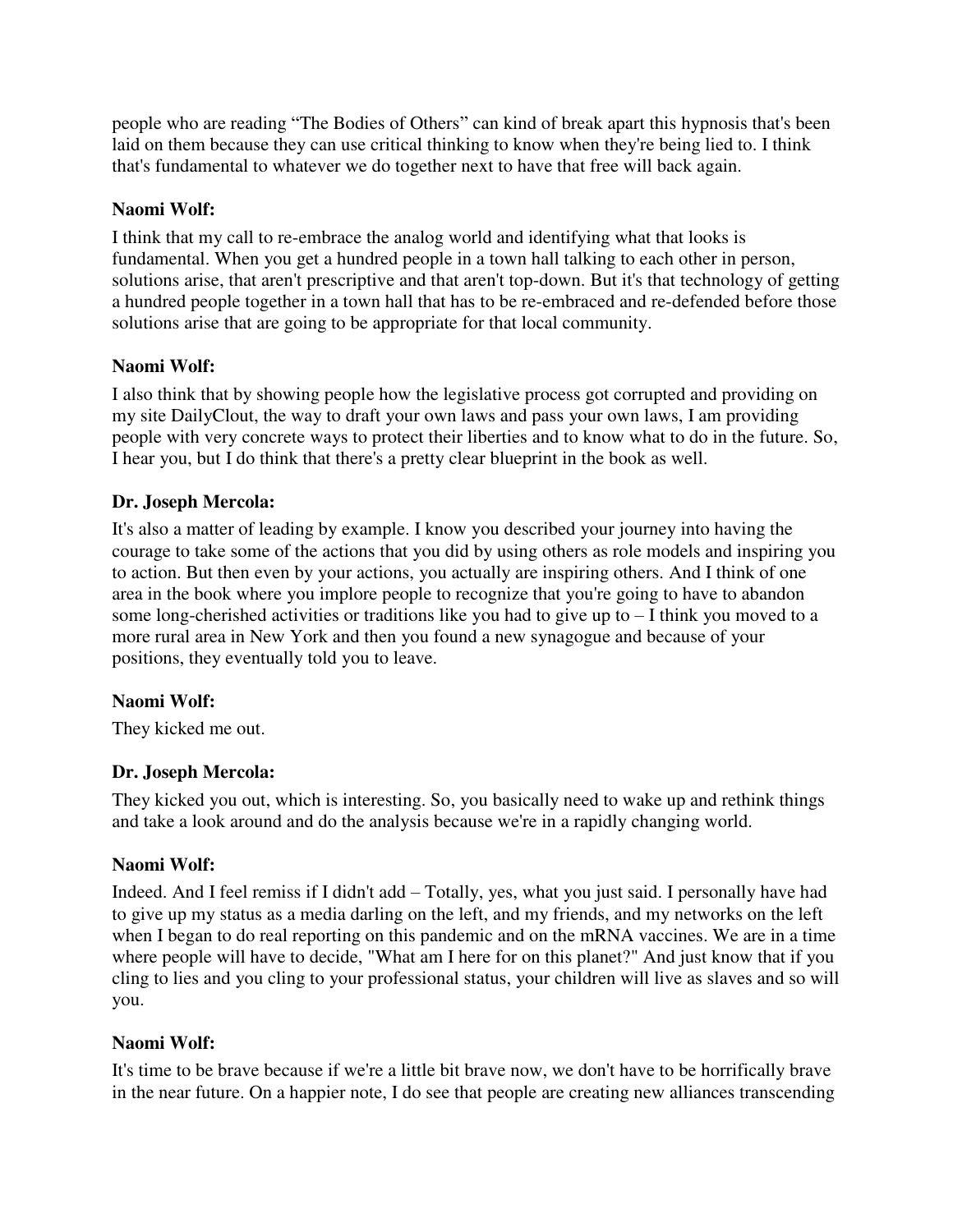left and right grassroots uniting to defend our constitution on our nation. But I do feel I would be remiss if I didn't say to you, and this is hard for me to say because I'm trained at Yale and Oxford and I'm not supposed to talk like this, but I also think we're in a massive spiritual moment that we're in a biblical moment and that there's a level of metaphysics over and above the material and the political assault on us in our reaction.

# **Naomi Wolf:**

I'm just speaking for myself, but I do feel like this is part of the picture, the nature of the evil that is unfolded around us. So holistically so quickly and all these people moving in lockstep, even with AI and all these people losing free will at once and all this targeting of touch and compassion and family and children and babies now with the research that we've done. The way the mRNA vaccines target the fetus, target the amniotic membrane, target lactation. This is an evil beyond what Nazis could accomplish, right?

# **Naomi Wolf:**

This is an evil of a Miltonic scale. And I've looked at it from all sides, and I'm just going to say this, I can't account for it with purely human material processes. It's got an element of sophistication and scale and grandeur that really seems beyond human to me and to have an element of the just massive existential evil. I'm Jewish, so we don't have a highly developed notion of Satan, but these seem to be malevolent forces that can accomplish things beyond what human beings can accomplish.

# **Naomi Wolf:**

So as a result, I have started to believe in God in a more literal way than I used to because these malevolent forces seem to be directed at what is good. What is divine? The human face, which is my tradition says, an image of God. The human body, which is made in God's image.

# **Naomi Wolf:**

Love, which is a manifestation of the divine according to many religious traditions. So, the family, it's like all the things that are being targeted are what is divine about our human journey on this planet? I don't know where to go with that except that it seems like we're in a moment in which in addition to all the things we can do, and I'm just speaking for myself. I think we can pray.

# **Dr. Joseph Mercola:**

Yeah.

# **Naomi Wolf:**

Like to me getting out of this, we don't have the ability just as human beings to get out of it. It's too big. But I do believe that getting out of it requires an awakening that's massive. And for myself anyway, asking for divine help, it's worked before.

# **Dr. Joseph Mercola:**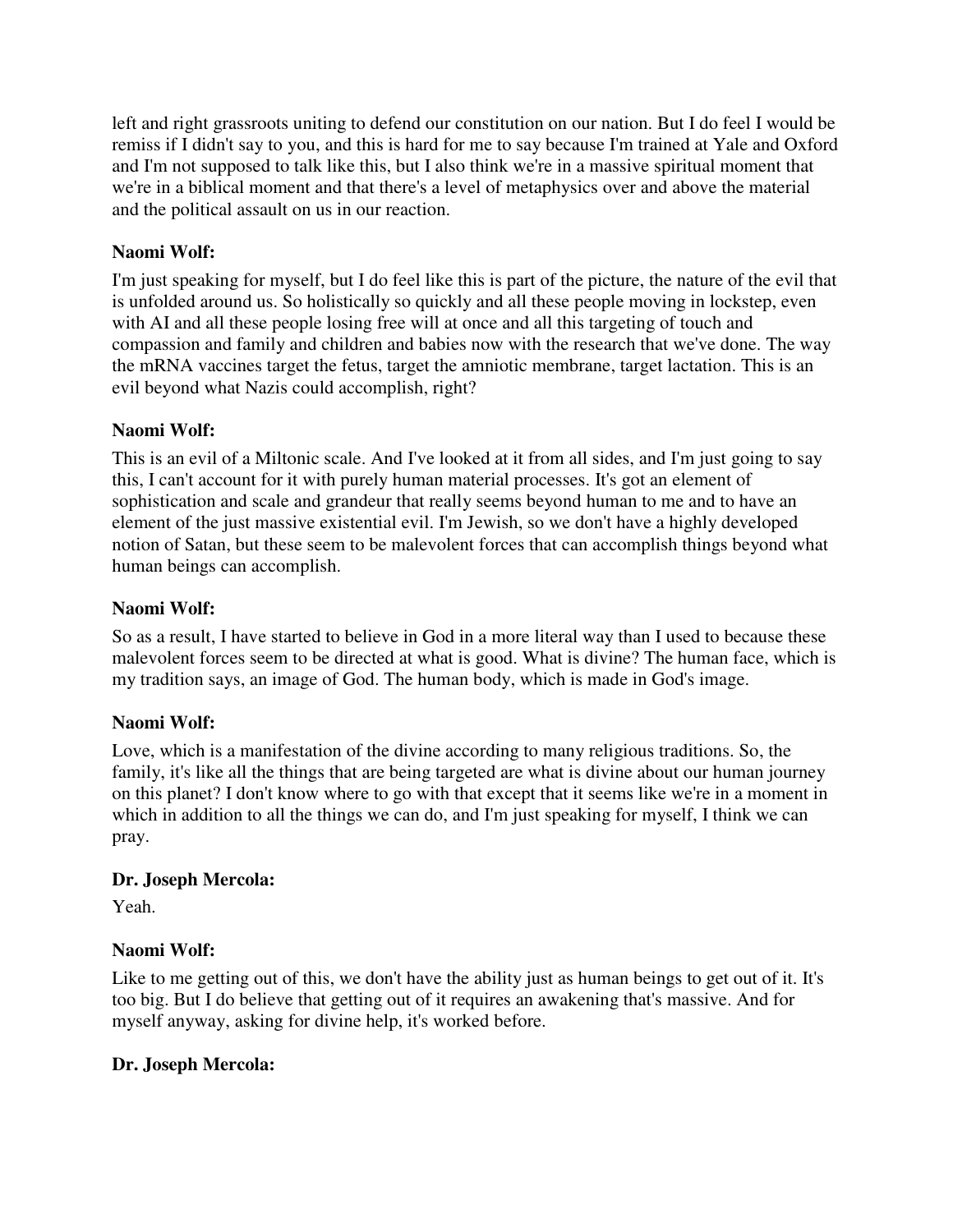No, I couldn't agree more. I think that's a beautiful summary and way to end and really focusing on sort of the unintended consequences that these malevolent forces are influencing our culture. And that just as an example, the recent one is the shortage of the infant formula. Well, then actually under the consequence, that's a good thing because this infant formula is really almost from hell. I mean, there's high-fructose corn syrup, there's seed oils. These are not designed to optimize human health in any way, shape or form.

# **Dr. Joseph Mercola:**

Ideally women should be breastfeeding. For those who can't or unable, there are other healthier alternatives. So, it was a good thing. So, in the same way, these malevolent actions that are being focused on our population can result in this awakening of the need to connect spiritually. So, I think it's a brilliant epiphany that you've had. So, thank you for sharing that.

## **Naomi Wolf:**

Thank you. And Dr. Mercola, I want to thank you too, because as far as I know, you're one of the only experts to offer alternative recipes for breastmilk and for formula to women who can't breastfeed and who can't get formula. I really appreciate you sharing that.

## **Dr. Joseph Mercola:**

Yeah. Simple things to do. I mean, we've mentioned that many times and there's very clever, sophisticated, again, malevolent intention in the design because you cannot sell commercially in the United States, any competitor to the existing three that exist, or four, whatever they are.

## **Naomi Wolf:**

Oh, wow.

# **Dr. Joseph Mercola:**

There's regulatory hurdles that absolutely prevent you. It was like 15, 20 years ago. We were going to provide a healthy infant formula. You can't. It's like physically impossible. You cannot pass the regulatory threshold. They put up these barriers to prevent any competition, but there's nothing to prevent you from sharing how someone can create their own healthy infant formula. And that's what we've done. Unfortunately, we delete our articles after 48 hours, but it's on my Substack. And if you go to Substack, you just put in the healthy infant formula and you'll come up with the formula that we put, which was modified from Weston Price Foundation.

## **Naomi Wolf:**

I will share that widely. It's really a lifesaver at a time like this for when there's really a war on  $[{\rm crosstalk\ 00:59:58}]$  which we can discuss.

## **Dr. Joseph Mercola:**

But I think even more excitingly, it improves human health, rather than destroys human health. One of the aspects just focusing on the infants, I think it was in your book. Wasn't it your book? Maybe it was on a podcast I was listening to that in the last two years, the IQ has gone down 20 points of kids. Twenty points, 20 points.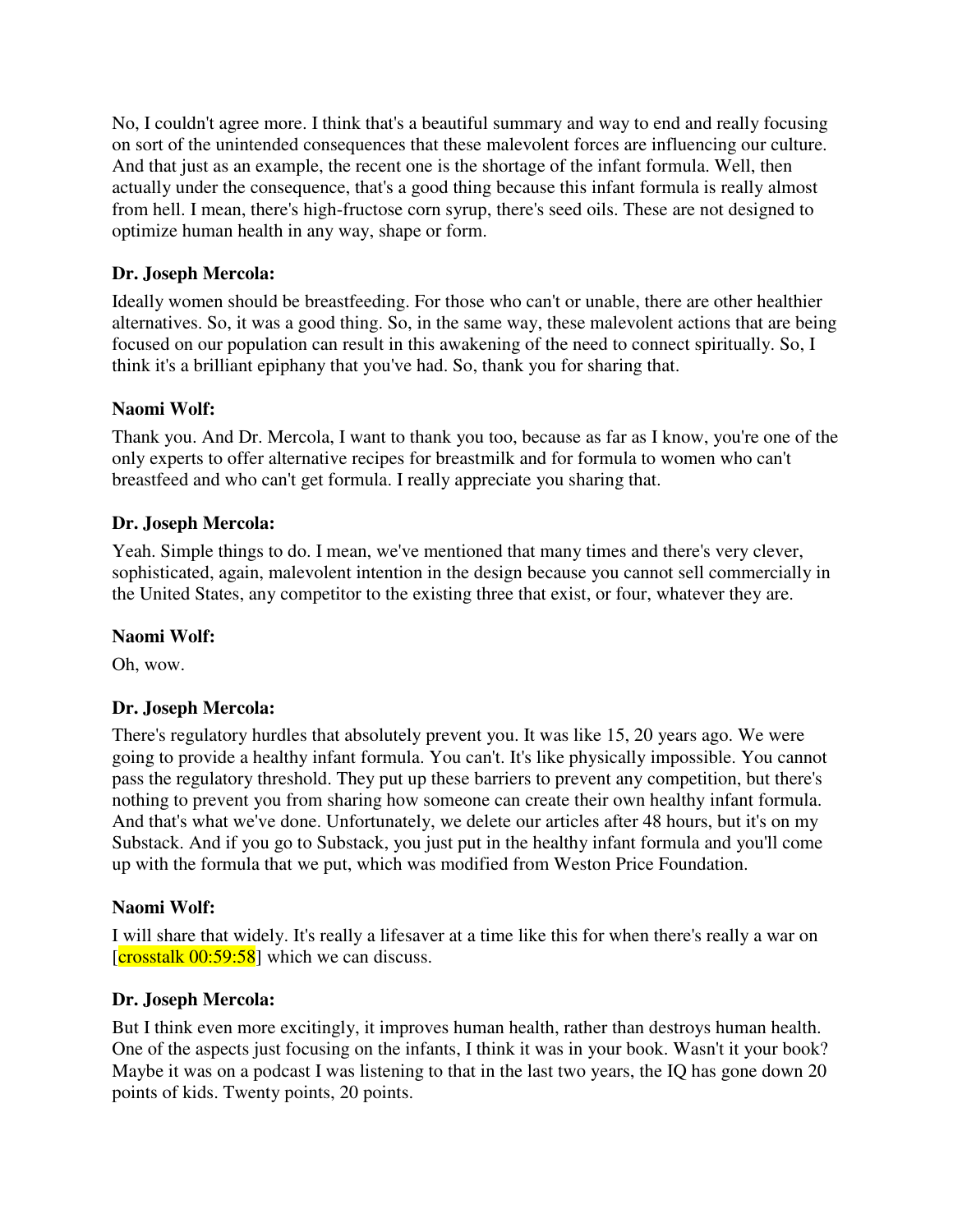It's shocking. That is in my book. And you're absolutely right. It's a Brown University study that showed that kids socialized during the pandemic lost 21 points in IQ due to restriction of their social interaction. People who work with speech pathologists with children are saying that speech impediments are up 300% because kids learn how to speak from seeing faces. And this is part of the argument I make in "The Bodies of Others," that these masks well-established have barely any medical purpose, but what they do is they suppress the human advantage of communication and smiling and retard children, essentially. I mean, 21 points is the difference between average and a genius, or average and learning-disabled. Shocking.

## **Dr. Joseph Mercola:**

Absolutely. All right. Well, it's a great book and I really want to thank you for your perseverance, your commitment, your disciplines, and hanging in there, and seeking to educate and catalyze actions to help prevent global tyranny. Because I mean, it looks like it's on the table. It clearly is. We need all the help we can to resist this force to push us into global slavery.

# **Naomi Wolf:**

Absolutely. And I'm grateful for you and your team as well, Dr. Mercola. Thank you for your part.

## **Dr. Joseph Mercola:**

So, the name of the book is "The Bodies, plural, of Others: COVID-19 Authoritarians." And there's something after that.

# **Naomi Wolf:**

"And The War Against the Human."

# **Dr. Joseph Mercola:**

"And The War Against the Human." And then of course, you've got your website, which is the primary website, the DailyClout?

## **Naomi Wolf:**

DailyClout.io. And you can find me on GETTR at Dr. Naomi R. Wolf.

## **Dr. Joseph Mercola:**

So much better because they kicked you off of Twitter in June of last year.

**Naomi Wolf:** Totally kicked me.

## **Dr. Joseph Mercola:**

So you're gone.